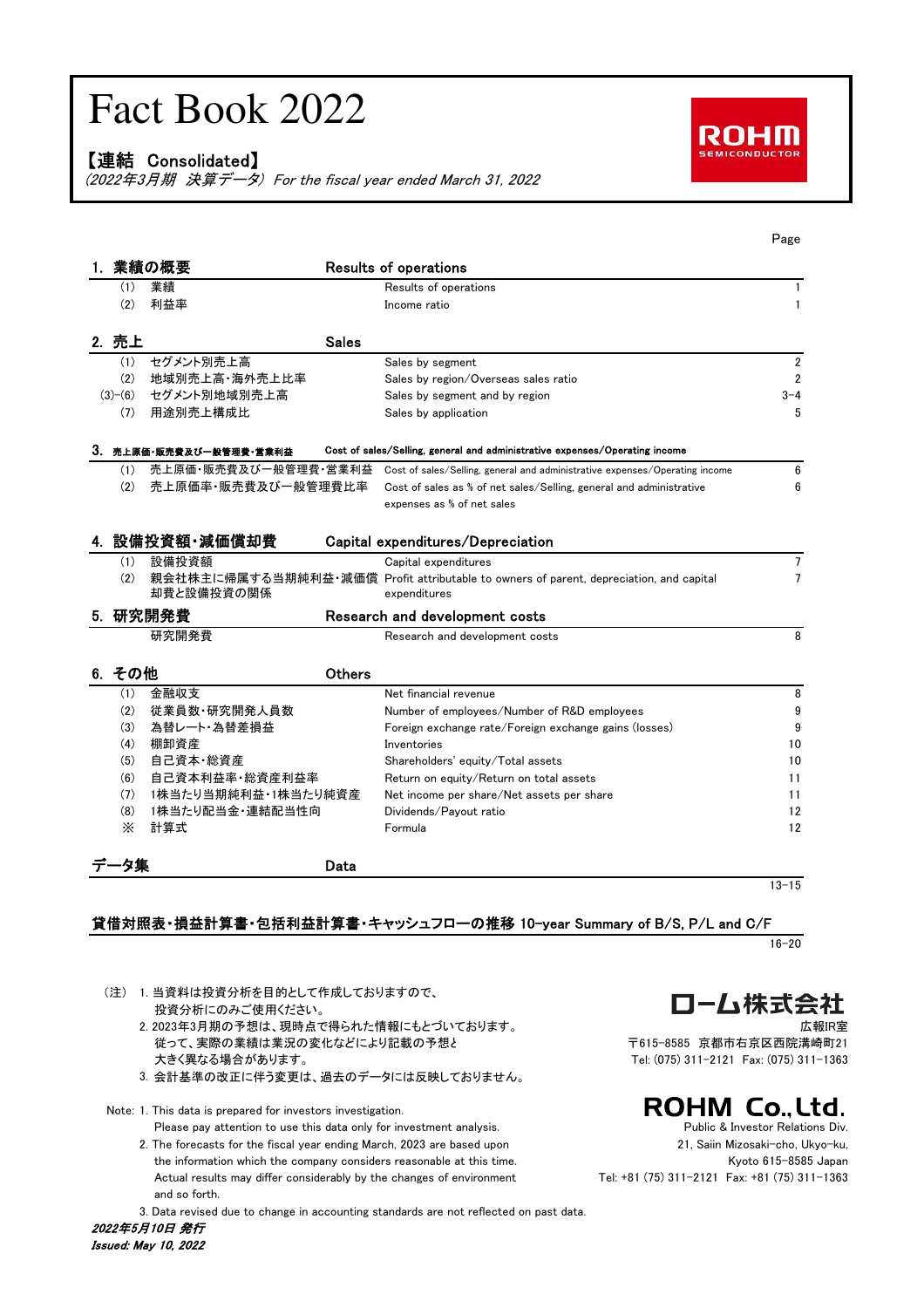# 1. 業績の概要

Results of operations

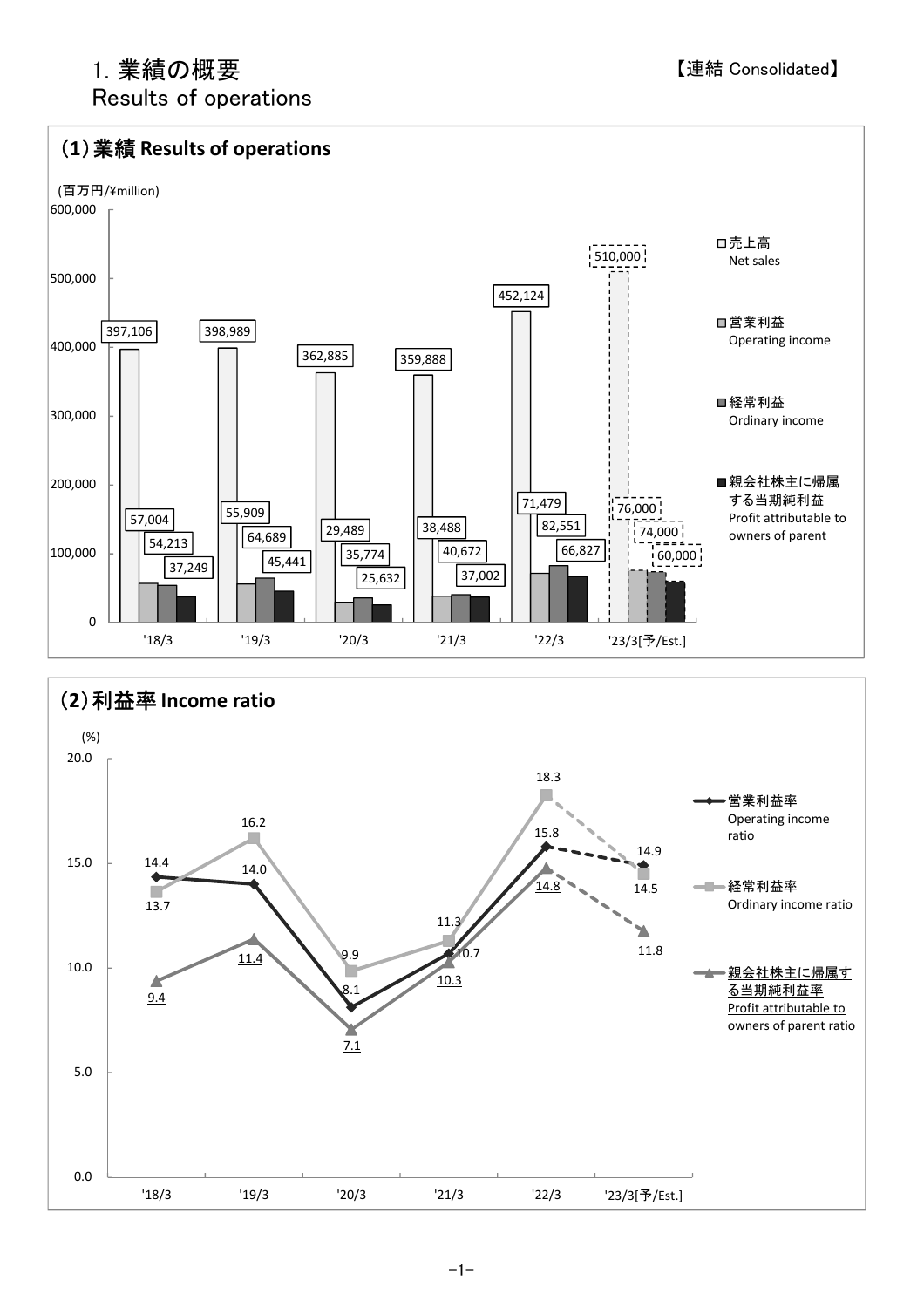# 2. 売上 Sales

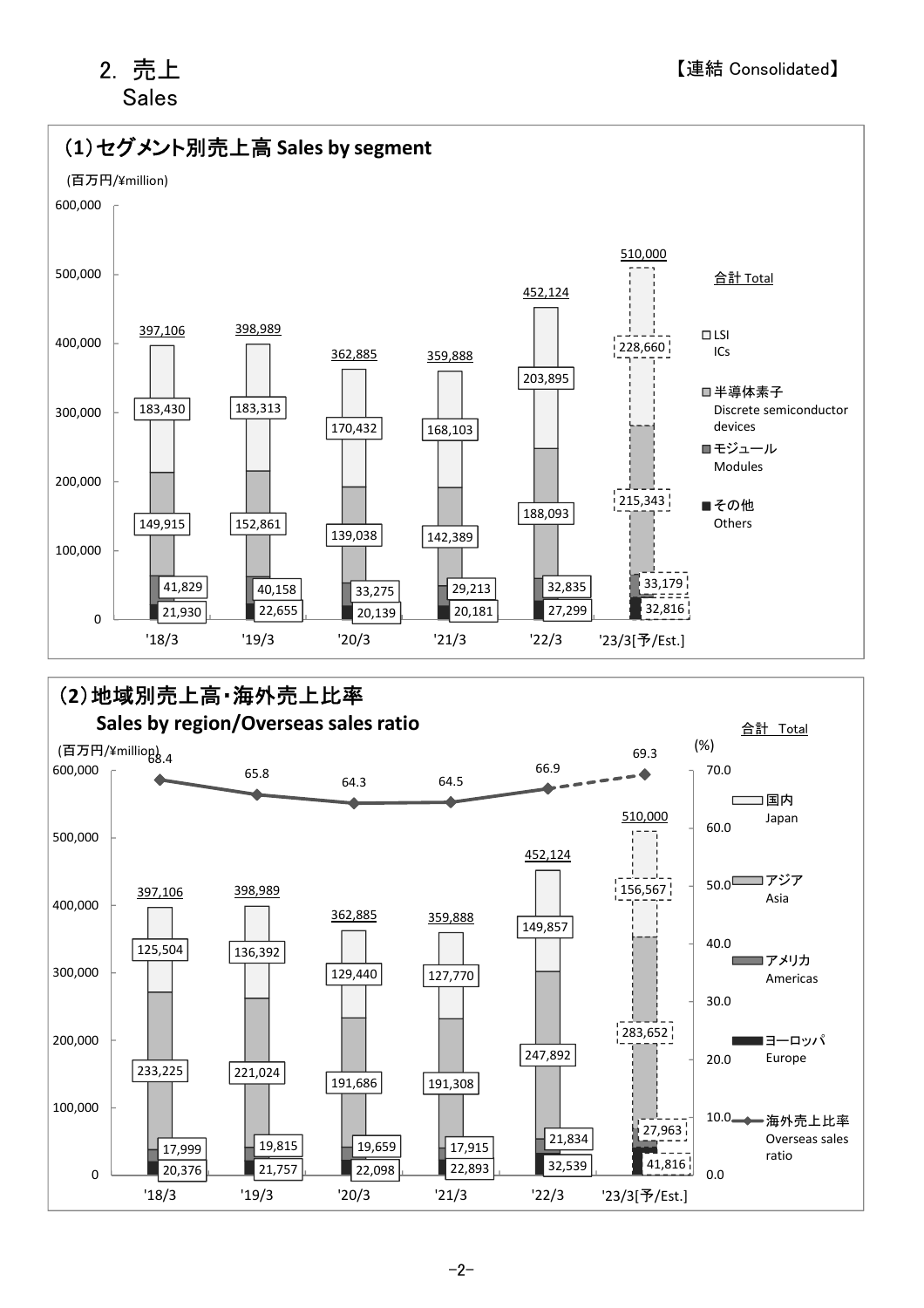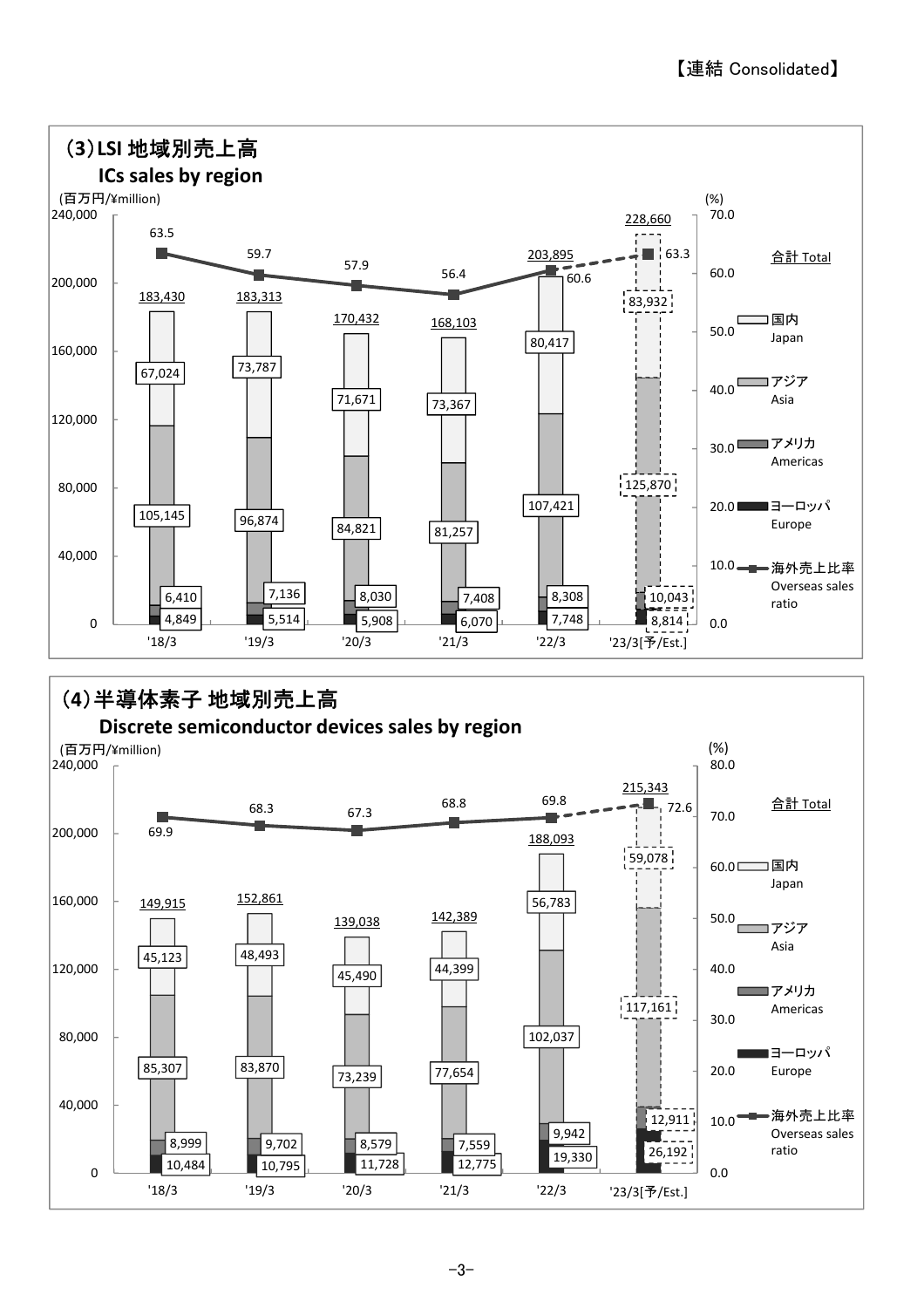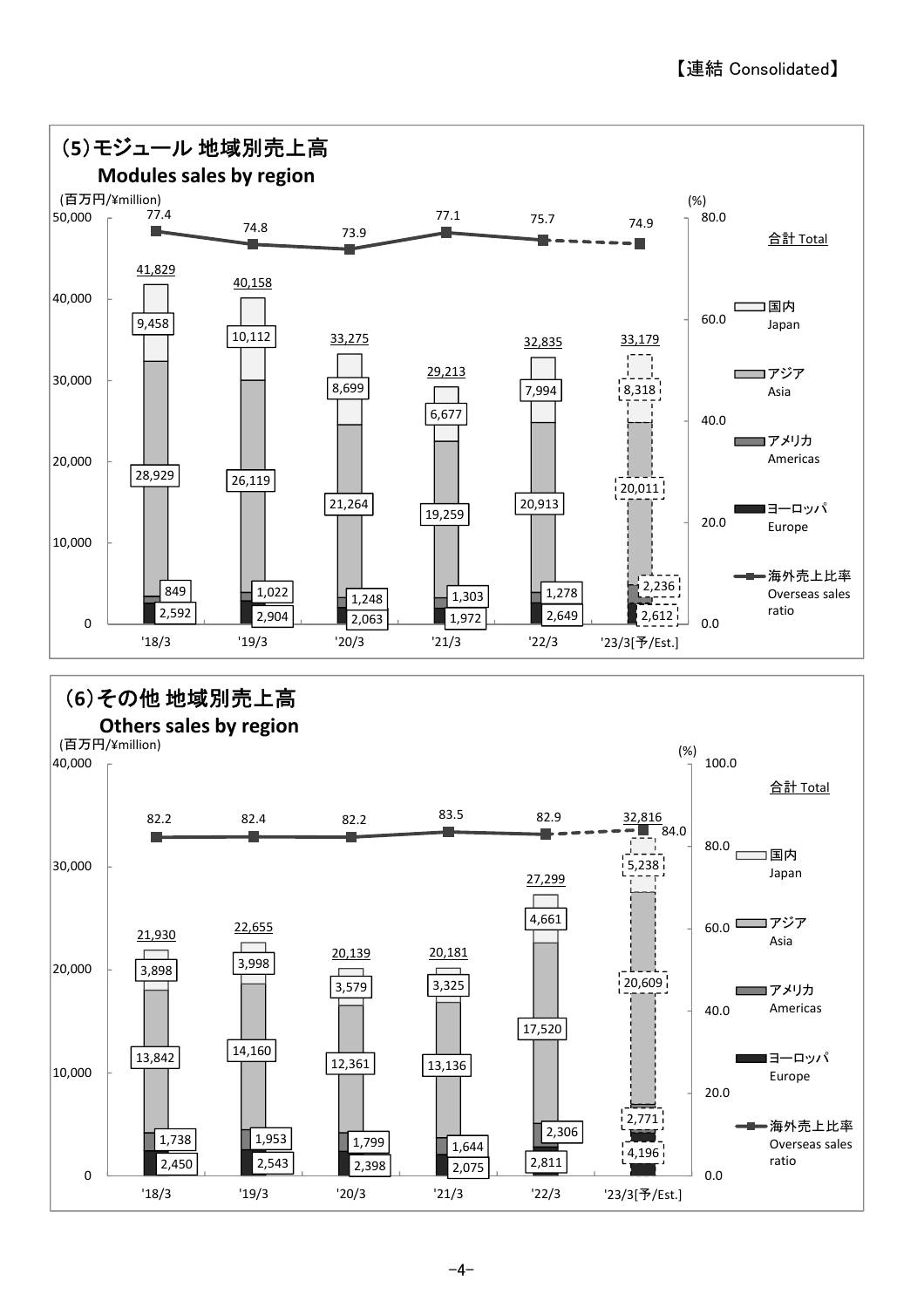

#### (注)当グラフは、製品納入先から用途を推定して作成したものであり、当社の推測を含んでいますので、参考値としてご使用ください。 Note 1: Data on this page include guess to some extent. Please use these data for your reference.

| 用途                          | 主な最終製品                                                                                                                                                                                                                                                                                           |
|-----------------------------|--------------------------------------------------------------------------------------------------------------------------------------------------------------------------------------------------------------------------------------------------------------------------------------------------|
| Application                 | Major end products                                                                                                                                                                                                                                                                               |
| 民生<br>Consumer              | テレビ、ビデオカメラ、オーディオ、電子レンジ、エアコン、冷蔵庫、洗濯機、空気清浄機、<br>デジタルスチルカメラ、ゲーム機、電子楽器、電子タバコ、ドローンなど<br>TV, video camera, audio, microwave oven, air conditioner, refrigerator, washing machine,<br>air cleaner, digital still camera, game machine, electronic musical instrument, electronic cigarette, drone, etc. |
| 通信                          | スマートフォン、FAX、ウェアラブル機器(医療機器を除く)など                                                                                                                                                                                                                                                                  |
| Telecommunications          | Smart phone, FAX, wearable electronics (excludes medical equipment), etc.                                                                                                                                                                                                                        |
| 自動車<br>Automotive           | エンジンコントロールユニット、エアバッグ、カーナビゲーション、カーオーディオ、ADAS関連など<br>Engine control unit, air bag, car navigation, car audio, ADAS, etc.                                                                                                                                                                           |
| 産機<br>Industrial            | 医療機器/健康機器、計測器、工作機械、自販機、太陽光発電、スマートメーター、<br>セキュリティ機器、通信インフラ、クラウドサーバーなど<br>Medical equipment, electrical measuring equipment, machine tool, vending machine, solar power,<br>smart meter, security equipment, communications infrastructures, cloud server etc.                                     |
| 事務機 雷算機<br>Computers and OA | PC、PCサーバー、タブレットPC、プリンタ、複写機、 データストレージ(DVD、HDD、半導体メモリ)、<br>モニタ、各種端末装置など<br>PC, PC server, tablet PC, printer, PPC, data storage (DVD, HDD, semiconductor memory), monitor, terminal, etc.                                                                                                          |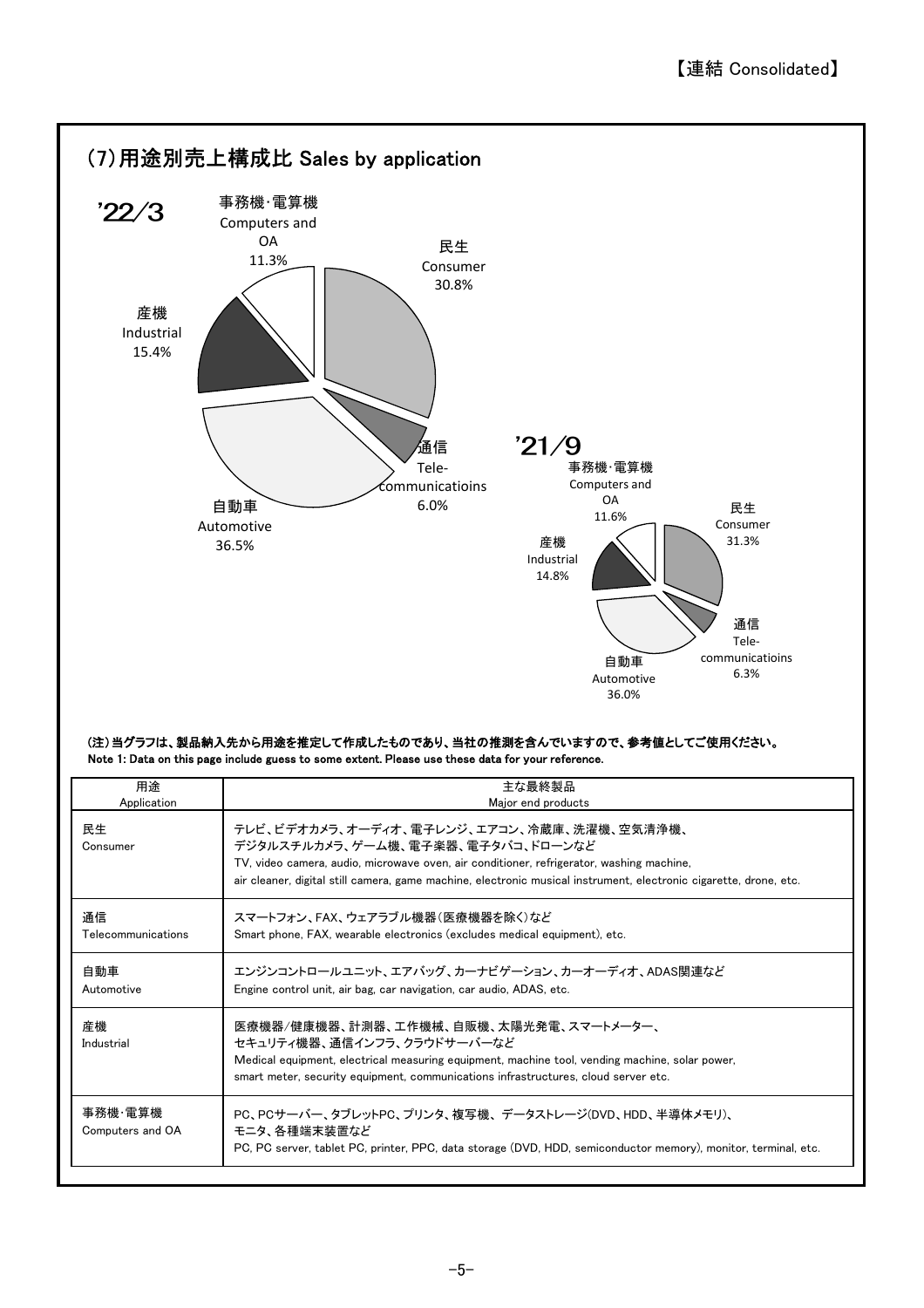## 3.売上原価・販売費及び一般管理費・営業利益

Cost of sales/Selling, general and administrative expenses/Operating income

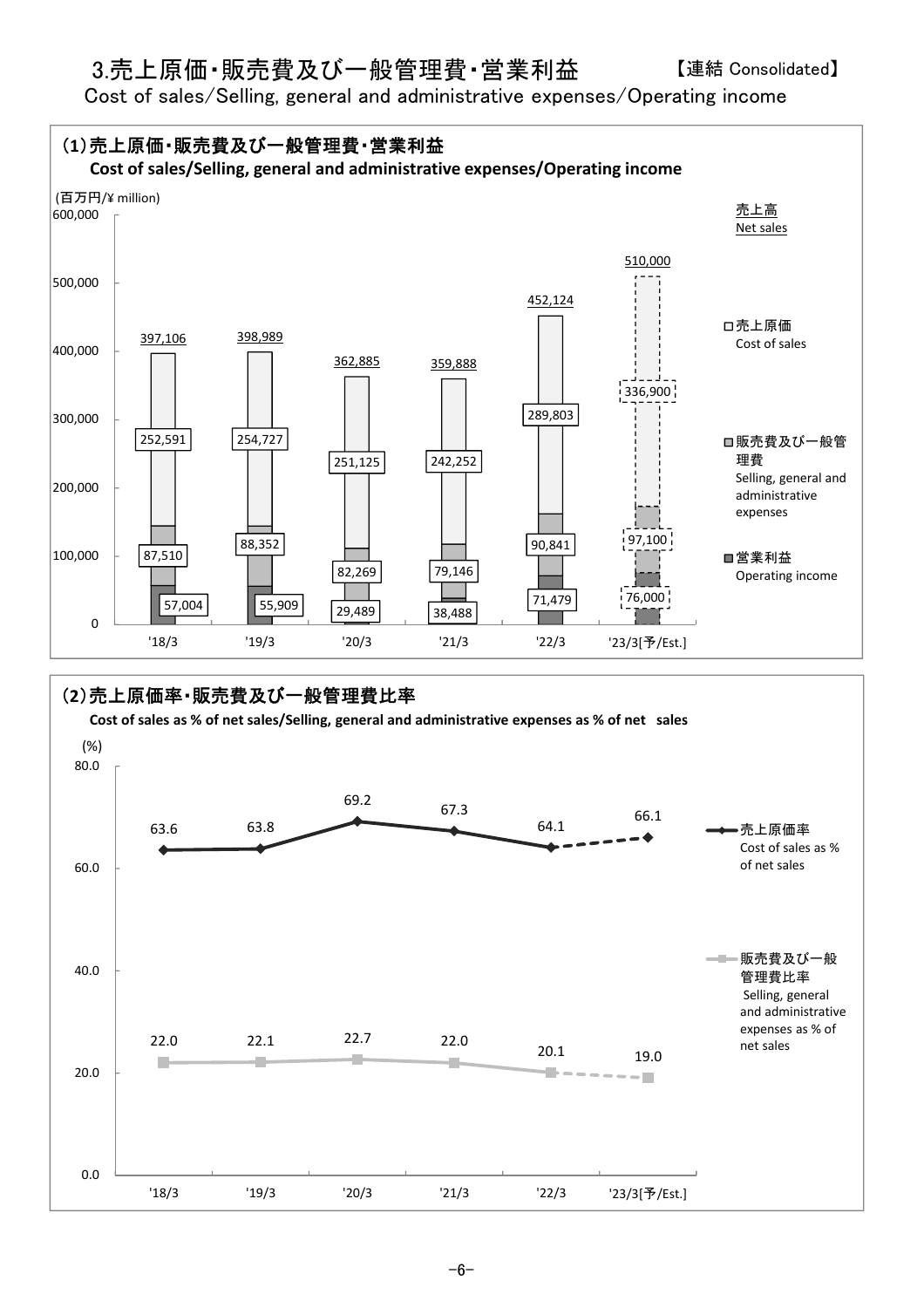# 4.設備投資額・減価償却費

Capital expenditures/Depreciation

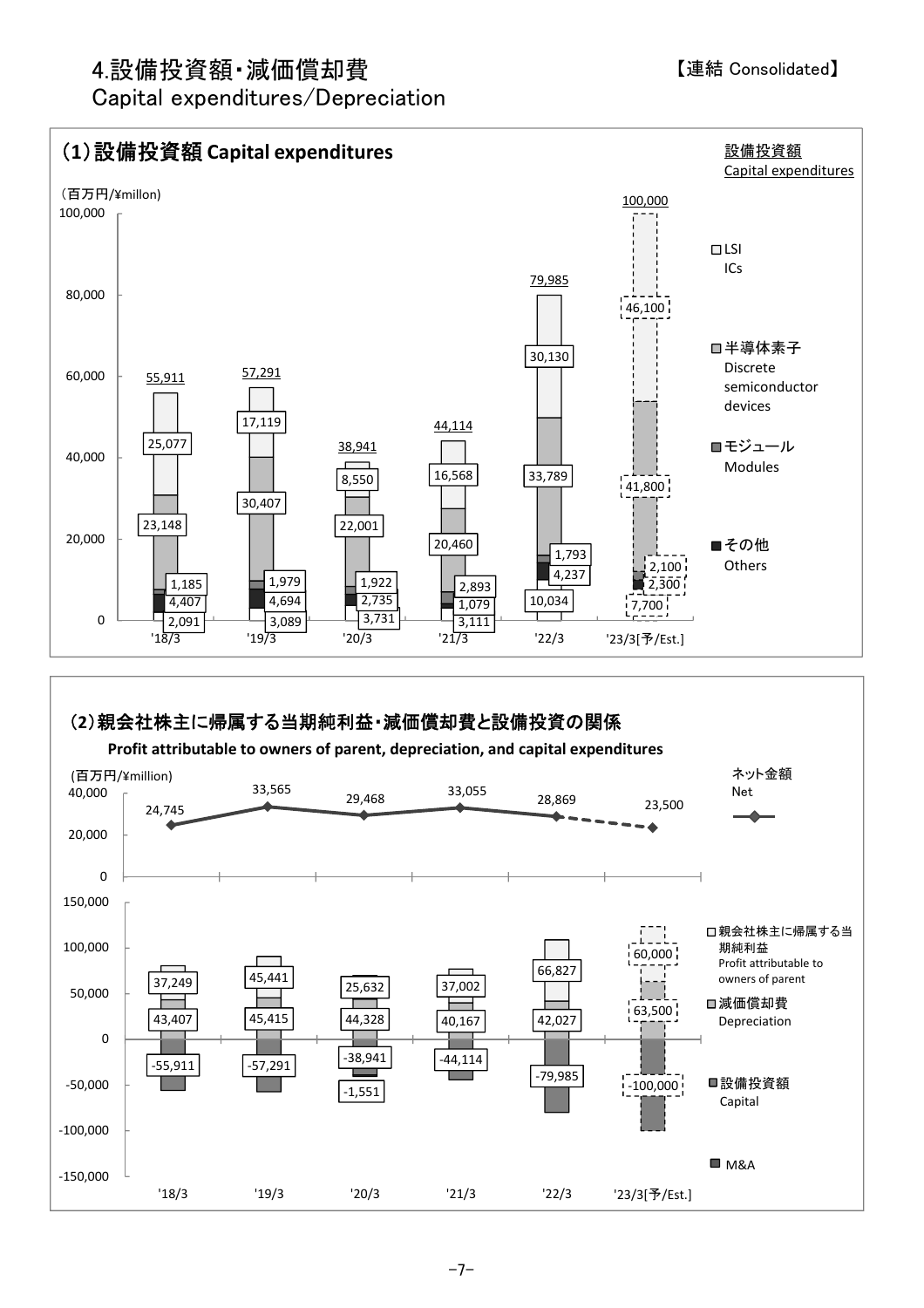# 5.研究開発費

-1,000

# Research and development costs



 $-16$   $-1$   $-107$   $-95$   $-114$   $-100$ 

'18/3 '19/3 '20/3 '21/3 '22/3 '23/3[予/Est.]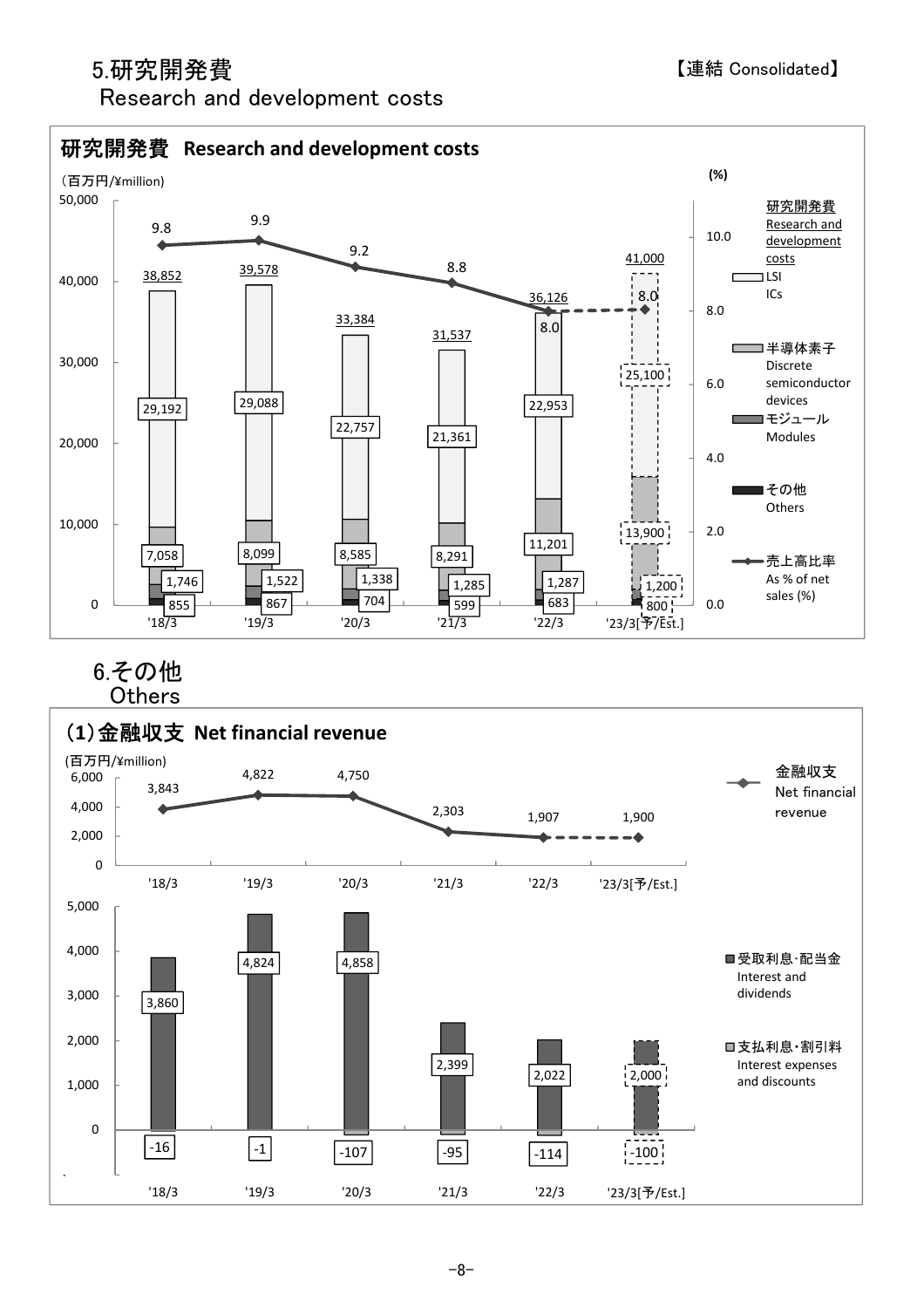

※23/3の為替レートは、業績予想の前提レートです。 ※Exchange rate for '23/3 is for the forecasts.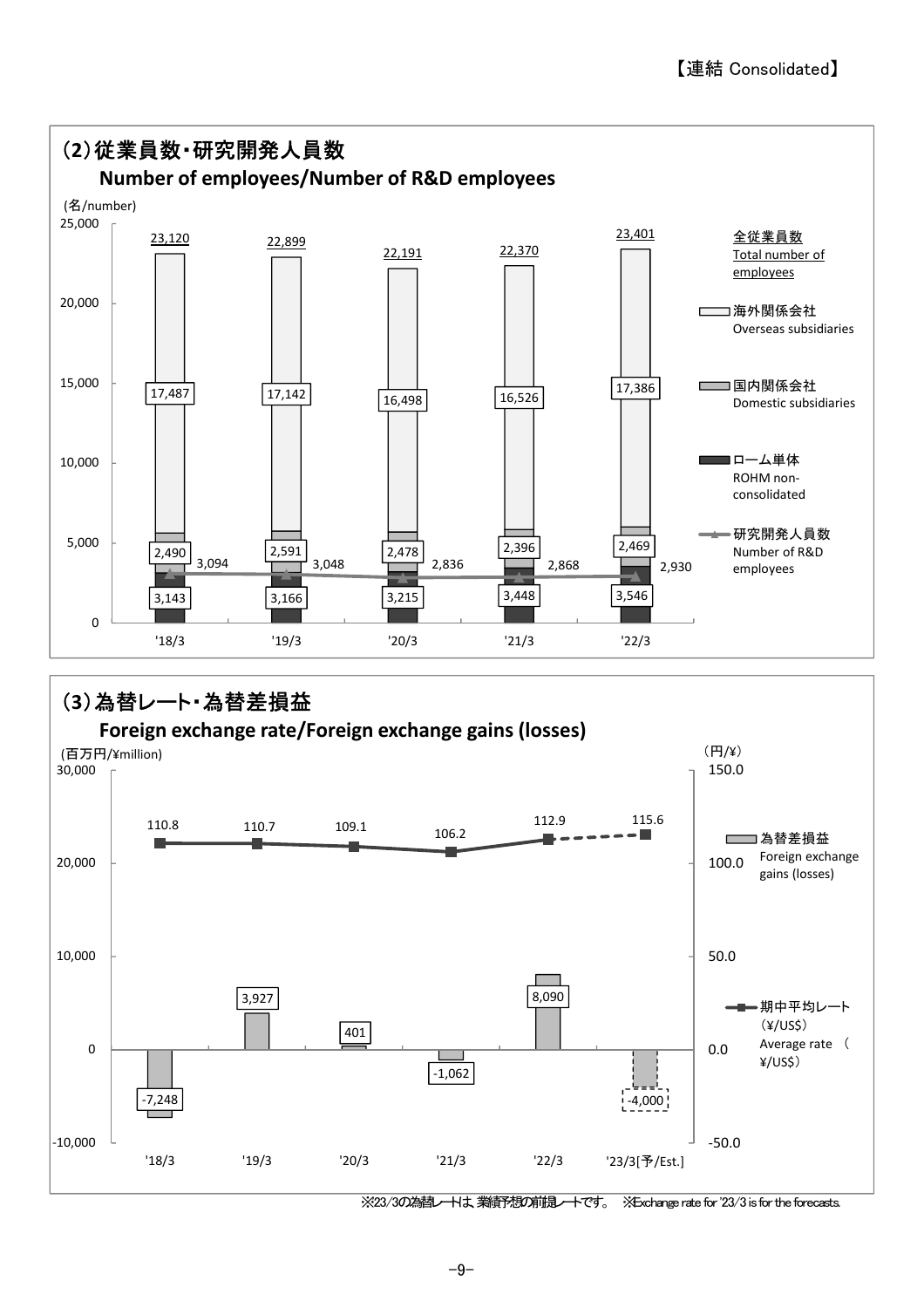

 $-10-$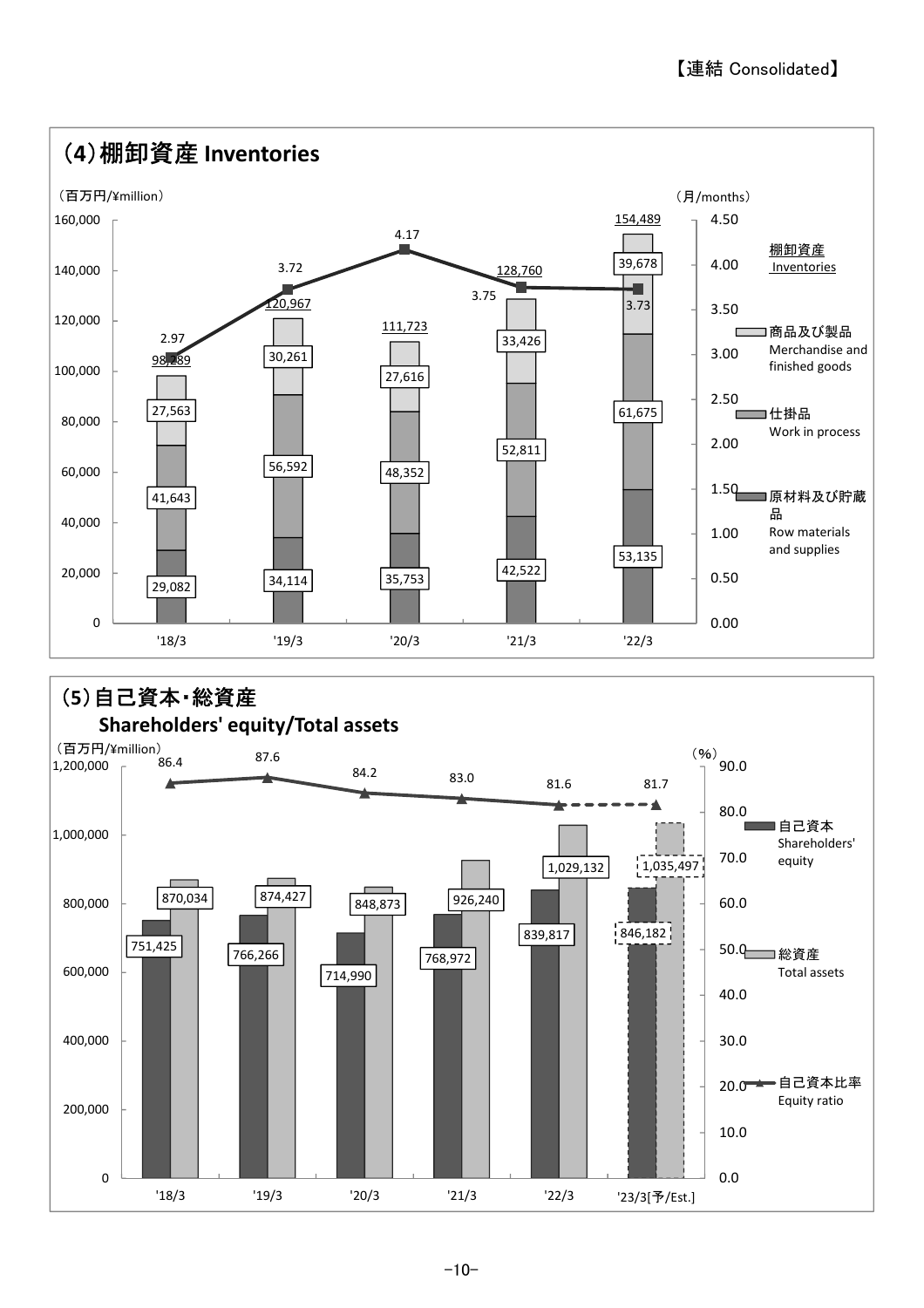

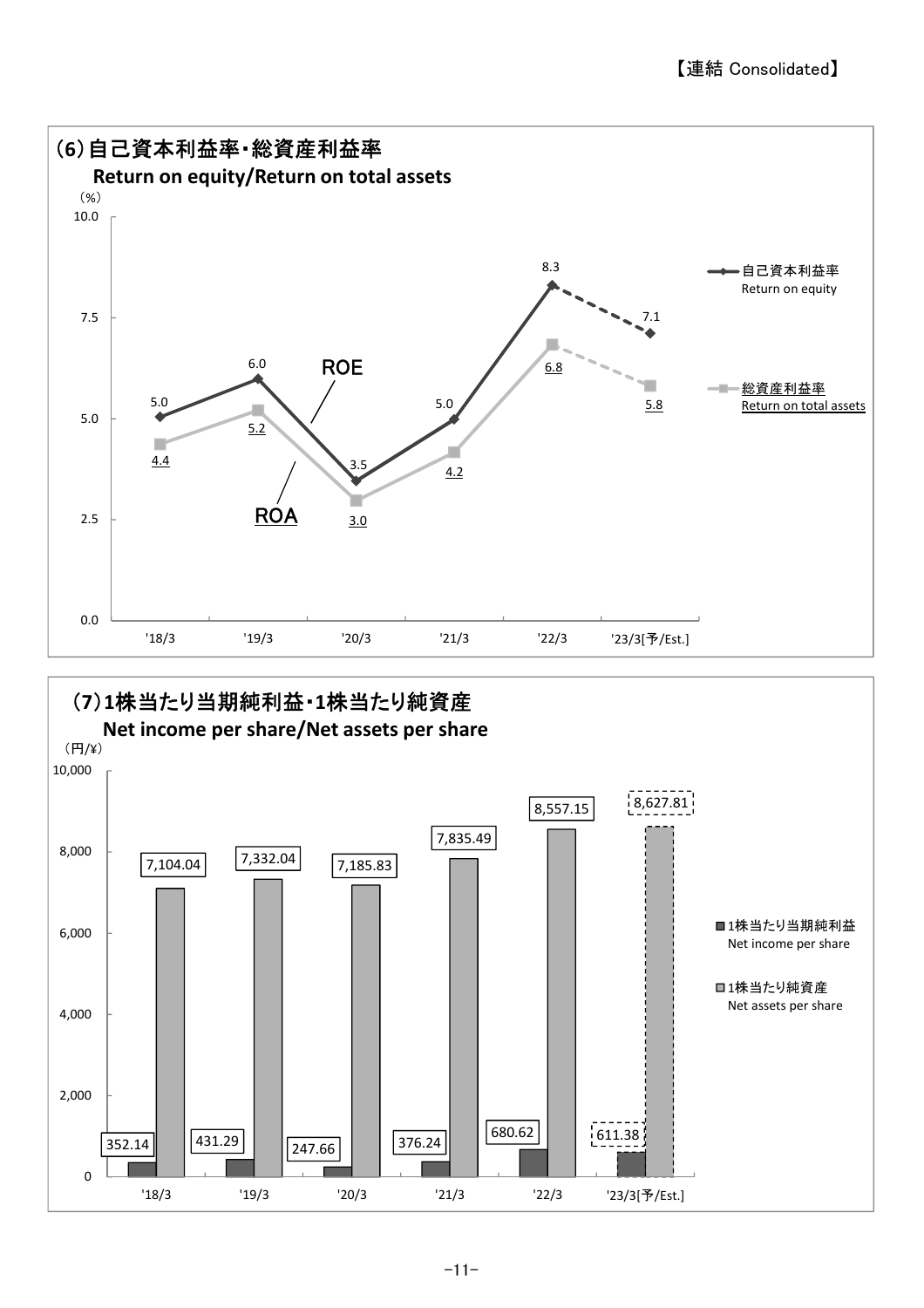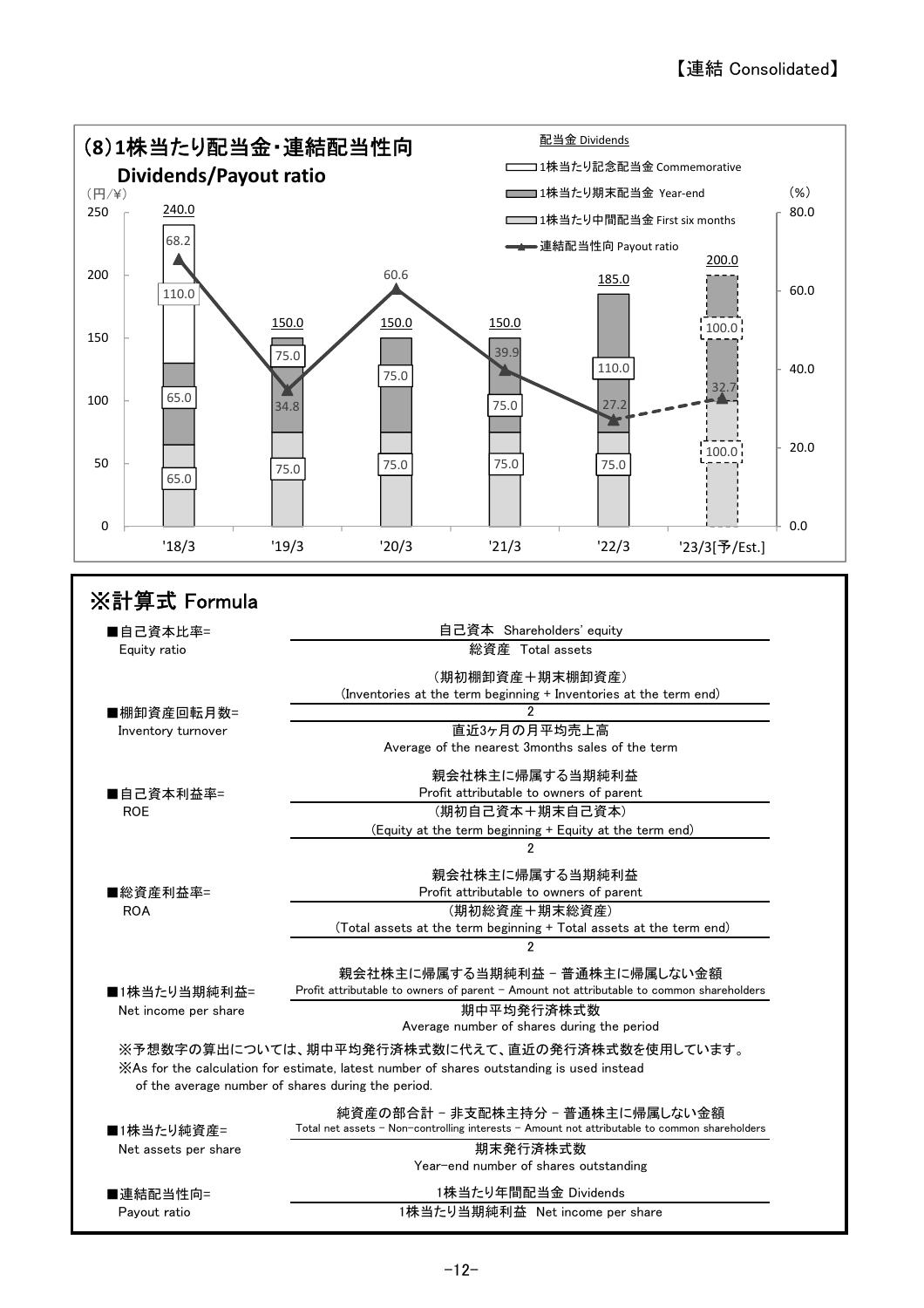| 23/3<br>'13/3<br>'14/3<br>'15/3<br>'16/3<br>18/3<br>19/3<br>20/3<br>21/3<br>22/3<br>年度 Fiscal year ended<br>'17/3<br>[予/Est.]<br>売上高 Net sales<br>397,106<br>362,885<br>292,410<br>331,087<br>362,772<br>352,397<br>352,010<br>398,989<br>359,888<br>452,124<br>510,000<br>営業利益 Operating income<br>$-921$<br>23,635<br>38,800<br>57.004<br>55,909<br>29,489<br>76,000<br>33,635<br>31,827<br>38,488<br>71,479<br>経常利益 Ordinary income<br>11,786<br>35,915<br>35,579<br>35,774<br>40,672<br>82,551<br>74,000<br>59,218<br>36,625<br>54,213<br>64,689<br>親会社株主に帰属する当期純利益<br>$-52,464$<br>32.091<br>45,296<br>25.686<br>26,432<br>37.249<br>25.632<br>37.002<br>66.827<br>60,000<br>45,441<br>Profit attributable to owners of parent<br>1-(2) 利益率 Income ratio<br>23/3<br>22/3<br>'13/3<br>'14/3<br>15/3<br>16/3<br>'17/3<br>18/3<br>19/3<br>20/3<br>21/3<br>年度 Fiscal year ended<br>[予/Est.]<br>営業利益率 Operating income ratio<br>$-0.3$<br>7.1<br>10.7<br>9.5<br>9.0<br>14.4<br>14.0<br>10.7<br>15.8<br>8.1<br>14.9<br>経常利益率 Ordinary income ratio<br>4.0<br>9.9<br>10.8<br>16.3<br>10.4<br>10.1<br>13.7<br>16.2<br>11.3<br>18.3<br>14.5<br>親会社株主に帰属する当期純利益率<br>$-17.9$<br>9.7<br>12.5<br>7.3<br>7.5<br>9.4<br>11.4<br>7.1<br>10.3<br>14.8<br>11.8<br>Profit attributable to owners of parent ratio<br>(百万円/¥million)<br>2-(1) セグメント別売上高 Sales by segment<br>23/3<br>'13/3<br>'14/3<br>'18/3<br>22/3<br>年度 Fiscal year ended<br>'15/3<br>16/3<br>'17/3<br>19/3<br>20/3<br>21/3<br>$[$ 予/Est $]$<br>合計 Total<br>362,772<br>352,397<br>352,010<br>397,106<br>398,989<br>362,885<br>292,410<br>331,087<br>359,888<br>452,124<br>510,000<br>LSI ICs<br>140,761<br>154,183<br>169,916<br>164,080<br>161,195<br>183,430<br>183,313<br>170,432<br>168,103<br>203,895<br>228,660<br>半導体素子 Discrete semiconductor devices<br>129,047<br>142,389<br>99,373<br>117,746<br>126,436<br>130,036<br>149,915<br>152,861<br>139,038<br>188,093<br>215,343<br>33,179<br>モジュール Modules<br>28,253<br>31,648<br>36,083<br>36,370<br>39,608<br>41,829<br>40,158<br>33,275<br>29,213<br>32,835<br>その他 Others<br>24,022<br>27,509<br>27,725<br>25,510<br>21,930<br>22,655<br>20,139<br>20,181<br>27,299<br>32,816<br>21,169<br>(百万円/¥million)<br>2-(2) 地域別売上高・海外売上比率  Sales by region/Overseas sales ratio<br>23/3<br>'16/3<br>'17/3<br>18/3<br>19/3<br>20/3<br>21/3<br>22/3<br>年度 Fiscal year ended<br>'13/3<br>'14/3<br>'15/3<br>$[$ 予/Est.]<br>海外売上比率 Overseas sales ratio(%)<br>64.7<br>72.0<br>72.2<br>69.4<br>69.8<br>68.4<br>65.8<br>64.3<br>64.5<br>66.9<br>69.3<br>156,567<br>国内 Japan<br>103,139<br>101,312<br>101,754<br>97,964<br>106,226<br>125,504<br>136,392<br>129,440<br>127,770<br>149,857<br>アジア Asia<br>166,471<br>198,325<br>233,225<br>247,892<br>283,652<br>224,694<br>220,605<br>213,250<br>221,024<br>191,686<br>191,308<br>アメリカ Americas<br>12,850<br>17,095<br>19,541<br>18,163<br>16,894<br>17,999<br>19,815<br>19,659<br>17,915<br>21,834<br>27,963<br>ヨーロッパ Europe<br>9,949<br>14,354<br>16,781<br>15,664<br>15,638<br>20,376<br>21,757<br>22,098<br>22,893<br>32,539<br>41,816<br>(百万円/¥million)<br>'23/3<br>'14/3<br>'16/3<br>22/3<br>年度 Fiscal year ended<br>'13/3<br>'15/3<br>'17/3<br>'18/3<br>19/3<br>20/3<br>21/3<br>$[$ 予/Est.]<br>海外売上比率 Overseas sales ratio(%)<br>63.4<br>71.4<br>71.2<br>67.9<br>63.5<br>59.7<br>57.9<br>68.6<br>56.4<br>60.6<br>63.3<br>国内 Japan<br>51,578<br>48,436<br>48,557<br>47,196<br>51,755<br>67,024<br>73,787<br>71,671<br>73,367<br>80,417<br>83,932<br>アジア Asia<br>80,148<br>93,841<br>106,084<br>105,145<br>96,874<br>81,257<br>125,870<br>107,481<br>100.123<br>84,821<br>107,421<br>アメリカ Americas<br>6,530<br>8,463<br>5,604<br>8,030<br>7,408<br>8,308<br>10,043<br>7,476<br>6,493<br>6,410<br>7,136<br>ヨーロッパ Europe<br>2,503<br>4,428<br>5,413<br>4,305<br>3,712<br>4,849<br>5,514<br>5,908<br>6,070<br>7.748<br>8,814<br>(百万円/¥million)<br>2-(4) 半導体素子 地域別売上高 Discrete semiconductor devices sales by region<br>23/3<br>'13/3<br>'14/3<br>'15/3<br>'16/3<br>'17/3<br>'19/3<br>20/3<br>'21/3<br>22/3<br>年度 Fiscal year ended<br>'18/3<br>[予/Est.]<br>海外売上比率 Overseas sales ratio(%)<br>66.2<br>70.4<br>71.4<br>71.5<br>68.5<br>69.9<br>68.3<br>67.3<br>68.8<br>69.8<br>72.6<br>59,078<br>国内 Japan<br>33,558<br>34,869<br>36,942<br>35,992<br>40,928<br>45,123<br>48,493<br>45,490<br>44,399<br>56,783<br>アジア Asia<br>57,443<br>69,833<br>76,824<br>74,751<br>73,167<br>85,307<br>83,870<br>73,239<br>77,654<br>102,037<br>117,161<br>アメリカ Americas<br>4,167<br>7,089<br>8,112<br>8,544<br>8,354<br>8,999<br>9,702<br>8,579<br>7,559<br>9,942<br>12,911<br>ヨーロッパ Europe<br>4,203<br>12,775<br>5,953<br>7,168<br>7,147<br>7,585<br>10,484<br>10,795<br>11,728<br>19,330<br>26,192<br>(百万円/¥million)<br>2-(5) モジュール 地域別売上高 Modules sales by region<br>23/3<br>'13/3<br>'14/3<br>'15/3<br>16/3<br>'17/3<br>'18/3<br>'19/3<br>20/3<br>21/3<br>年度 Fiscal vear ended<br>22/3<br>[予/Est.]<br>海外売上比率 Overseas sales ratio(%)<br>73.7<br>74.8<br>77.6<br>78.8<br>76.0<br>77.4<br>74.8<br>73.9<br>77.1<br>75.7<br>74.9<br>国内 Japan<br>7,431<br>6,677<br>7,962<br>8,099<br>7,718<br>9,494<br>9,458<br>10,112<br>8,699<br>7,994<br>8,318<br>アジア Asia<br>17,867<br>20,512<br>24,625<br>25,228<br>26,827<br>28,929<br>26,119<br>21,264<br>19,259<br>20,913<br>20,011<br>アメリカ Americas<br>1,110<br>1,064<br>1,287<br>1,346<br>1,128<br>849<br>1,022<br>1,248<br>1,303<br>1,278<br>2,236<br>ヨーロッパ Europe<br>1,844<br>2,071<br>2,076<br>2,158<br>2,592<br>2,904<br>2,063<br>1,972<br>2,649<br>2,108<br>(百万円/¥million)<br>2-(6) その他 地域別売上高 Others sales by region<br>'23/3<br>'13/3<br>'14/3<br>'15/3<br>'16/3<br>'17/3<br>'18/3<br>'19/3<br>20/3<br>21/3<br>22/3<br>年度 Fiscal year ended<br>$[$ 予/Est.]<br>海外売上比率 Overseas sales ratio(%)<br>56.0<br>63.5<br>70.6<br>72.3<br>80.9<br>82.2<br>82.4<br>82.2<br>83.5<br>82.9<br>84.0<br>国内 Japan<br>10,570<br>10,043<br>8,155<br>7,055<br>4,048<br>3,898<br>3,998<br>3,325<br>3,579<br>4,661<br>5,238<br>アジア Asia<br>11,011<br>14,138<br>15,763<br>14,540<br>13,130<br>13,842<br>14,160<br>12,361<br>13,136<br>20,609<br>17,520<br>アメリカ Americas<br>1,042<br>1,464<br>1,678<br>1,779<br>1,807<br>1,738<br>1,953<br>1,799<br>1,644<br>2,306<br>2,771<br>ヨーロッパ Europe<br>1,397<br>1,862<br>2,128<br>2,135<br>2,182<br>2,450<br>2,543<br>2,398<br>2,075<br>2,811<br>4,196 | 1-(1) 業績 Results of operations       |  |  |  |  |  | (百万円/¥million) |
|-----------------------------------------------------------------------------------------------------------------------------------------------------------------------------------------------------------------------------------------------------------------------------------------------------------------------------------------------------------------------------------------------------------------------------------------------------------------------------------------------------------------------------------------------------------------------------------------------------------------------------------------------------------------------------------------------------------------------------------------------------------------------------------------------------------------------------------------------------------------------------------------------------------------------------------------------------------------------------------------------------------------------------------------------------------------------------------------------------------------------------------------------------------------------------------------------------------------------------------------------------------------------------------------------------------------------------------------------------------------------------------------------------------------------------------------------------------------------------------------------------------------------------------------------------------------------------------------------------------------------------------------------------------------------------------------------------------------------------------------------------------------------------------------------------------------------------------------------------------------------------------------------------------------------------------------------------------------------------------------------------------------------------------------------------------------------------------------------------------------------------------------------------------------------------------------------------------------------------------------------------------------------------------------------------------------------------------------------------------------------------------------------------------------------------------------------------------------------------------------------------------------------------------------------------------------------------------------------------------------------------------------------------------------------------------------------------------------------------------------------------------------------------------------------------------------------------------------------------------------------------------------------------------------------------------------------------------------------------------------------------------------------------------------------------------------------------------------------------------------------------------------------------------------------------------------------------------------------------------------------------------------------------------------------------------------------------------------------------------------------------------------------------------------------------------------------------------------------------------------------------------------------------------------------------------------------------------------------------------------------------------------------------------------------------------------------------------------------------------------------------------------------------------------------------------------------------------------------------------------------------------------------------------------------------------------------------------------------------------------------------------------------------------------------------------------------------------------------------------------------------------------------------------------------------------------------------------------------------------------------------------------------------------------------------------------------------------------------------------------------------------------------------------------------------------------------------------------------------------------------------------------------------------------------------------------------------------------------------------------------------------------------------------------------------------------------------------------------------------------------------------------------------------------------------------------------------------------------------------------------------------------------------------------------------------------------------------------------------------------------------------------------------------------------------------------------------------------------------------------------------------------------------------------------------------------------------------------------------------------------------------------------------------------------------------------------------------------------------------------------------------------------------------------------------------------------------------------------------------------------------------------------------------------------------------------------------------------------------------------------------------------------------------------------------------------------------------------------------------------------------------------------------------------------------------------------------------------------------------------------------------------------------------------------------------------------------------------------------------------------------------------------------------------------------------------------------------------------------------------------------------------------------------------------------------------------------------------------------------------------------------------------------------------------------------------------------------------------------|--------------------------------------|--|--|--|--|--|----------------|
|                                                                                                                                                                                                                                                                                                                                                                                                                                                                                                                                                                                                                                                                                                                                                                                                                                                                                                                                                                                                                                                                                                                                                                                                                                                                                                                                                                                                                                                                                                                                                                                                                                                                                                                                                                                                                                                                                                                                                                                                                                                                                                                                                                                                                                                                                                                                                                                                                                                                                                                                                                                                                                                                                                                                                                                                                                                                                                                                                                                                                                                                                                                                                                                                                                                                                                                                                                                                                                                                                                                                                                                                                                                                                                                                                                                                                                                                                                                                                                                                                                                                                                                                                                                                                                                                                                                                                                                                                                                                                                                                                                                                                                                                                                                                                                                                                                                                                                                                                                                                                                                                                                                                                                                                                                                                                                                                                                                                                                                                                                                                                                                                                                                                                                                                                                                                                                                                                                                                                                                                                                                                                                                                                                                                                                                                                                                                                     |                                      |  |  |  |  |  |                |
|                                                                                                                                                                                                                                                                                                                                                                                                                                                                                                                                                                                                                                                                                                                                                                                                                                                                                                                                                                                                                                                                                                                                                                                                                                                                                                                                                                                                                                                                                                                                                                                                                                                                                                                                                                                                                                                                                                                                                                                                                                                                                                                                                                                                                                                                                                                                                                                                                                                                                                                                                                                                                                                                                                                                                                                                                                                                                                                                                                                                                                                                                                                                                                                                                                                                                                                                                                                                                                                                                                                                                                                                                                                                                                                                                                                                                                                                                                                                                                                                                                                                                                                                                                                                                                                                                                                                                                                                                                                                                                                                                                                                                                                                                                                                                                                                                                                                                                                                                                                                                                                                                                                                                                                                                                                                                                                                                                                                                                                                                                                                                                                                                                                                                                                                                                                                                                                                                                                                                                                                                                                                                                                                                                                                                                                                                                                                                     |                                      |  |  |  |  |  |                |
|                                                                                                                                                                                                                                                                                                                                                                                                                                                                                                                                                                                                                                                                                                                                                                                                                                                                                                                                                                                                                                                                                                                                                                                                                                                                                                                                                                                                                                                                                                                                                                                                                                                                                                                                                                                                                                                                                                                                                                                                                                                                                                                                                                                                                                                                                                                                                                                                                                                                                                                                                                                                                                                                                                                                                                                                                                                                                                                                                                                                                                                                                                                                                                                                                                                                                                                                                                                                                                                                                                                                                                                                                                                                                                                                                                                                                                                                                                                                                                                                                                                                                                                                                                                                                                                                                                                                                                                                                                                                                                                                                                                                                                                                                                                                                                                                                                                                                                                                                                                                                                                                                                                                                                                                                                                                                                                                                                                                                                                                                                                                                                                                                                                                                                                                                                                                                                                                                                                                                                                                                                                                                                                                                                                                                                                                                                                                                     |                                      |  |  |  |  |  |                |
|                                                                                                                                                                                                                                                                                                                                                                                                                                                                                                                                                                                                                                                                                                                                                                                                                                                                                                                                                                                                                                                                                                                                                                                                                                                                                                                                                                                                                                                                                                                                                                                                                                                                                                                                                                                                                                                                                                                                                                                                                                                                                                                                                                                                                                                                                                                                                                                                                                                                                                                                                                                                                                                                                                                                                                                                                                                                                                                                                                                                                                                                                                                                                                                                                                                                                                                                                                                                                                                                                                                                                                                                                                                                                                                                                                                                                                                                                                                                                                                                                                                                                                                                                                                                                                                                                                                                                                                                                                                                                                                                                                                                                                                                                                                                                                                                                                                                                                                                                                                                                                                                                                                                                                                                                                                                                                                                                                                                                                                                                                                                                                                                                                                                                                                                                                                                                                                                                                                                                                                                                                                                                                                                                                                                                                                                                                                                                     |                                      |  |  |  |  |  |                |
|                                                                                                                                                                                                                                                                                                                                                                                                                                                                                                                                                                                                                                                                                                                                                                                                                                                                                                                                                                                                                                                                                                                                                                                                                                                                                                                                                                                                                                                                                                                                                                                                                                                                                                                                                                                                                                                                                                                                                                                                                                                                                                                                                                                                                                                                                                                                                                                                                                                                                                                                                                                                                                                                                                                                                                                                                                                                                                                                                                                                                                                                                                                                                                                                                                                                                                                                                                                                                                                                                                                                                                                                                                                                                                                                                                                                                                                                                                                                                                                                                                                                                                                                                                                                                                                                                                                                                                                                                                                                                                                                                                                                                                                                                                                                                                                                                                                                                                                                                                                                                                                                                                                                                                                                                                                                                                                                                                                                                                                                                                                                                                                                                                                                                                                                                                                                                                                                                                                                                                                                                                                                                                                                                                                                                                                                                                                                                     |                                      |  |  |  |  |  |                |
|                                                                                                                                                                                                                                                                                                                                                                                                                                                                                                                                                                                                                                                                                                                                                                                                                                                                                                                                                                                                                                                                                                                                                                                                                                                                                                                                                                                                                                                                                                                                                                                                                                                                                                                                                                                                                                                                                                                                                                                                                                                                                                                                                                                                                                                                                                                                                                                                                                                                                                                                                                                                                                                                                                                                                                                                                                                                                                                                                                                                                                                                                                                                                                                                                                                                                                                                                                                                                                                                                                                                                                                                                                                                                                                                                                                                                                                                                                                                                                                                                                                                                                                                                                                                                                                                                                                                                                                                                                                                                                                                                                                                                                                                                                                                                                                                                                                                                                                                                                                                                                                                                                                                                                                                                                                                                                                                                                                                                                                                                                                                                                                                                                                                                                                                                                                                                                                                                                                                                                                                                                                                                                                                                                                                                                                                                                                                                     |                                      |  |  |  |  |  |                |
|                                                                                                                                                                                                                                                                                                                                                                                                                                                                                                                                                                                                                                                                                                                                                                                                                                                                                                                                                                                                                                                                                                                                                                                                                                                                                                                                                                                                                                                                                                                                                                                                                                                                                                                                                                                                                                                                                                                                                                                                                                                                                                                                                                                                                                                                                                                                                                                                                                                                                                                                                                                                                                                                                                                                                                                                                                                                                                                                                                                                                                                                                                                                                                                                                                                                                                                                                                                                                                                                                                                                                                                                                                                                                                                                                                                                                                                                                                                                                                                                                                                                                                                                                                                                                                                                                                                                                                                                                                                                                                                                                                                                                                                                                                                                                                                                                                                                                                                                                                                                                                                                                                                                                                                                                                                                                                                                                                                                                                                                                                                                                                                                                                                                                                                                                                                                                                                                                                                                                                                                                                                                                                                                                                                                                                                                                                                                                     |                                      |  |  |  |  |  | $(\%)$         |
|                                                                                                                                                                                                                                                                                                                                                                                                                                                                                                                                                                                                                                                                                                                                                                                                                                                                                                                                                                                                                                                                                                                                                                                                                                                                                                                                                                                                                                                                                                                                                                                                                                                                                                                                                                                                                                                                                                                                                                                                                                                                                                                                                                                                                                                                                                                                                                                                                                                                                                                                                                                                                                                                                                                                                                                                                                                                                                                                                                                                                                                                                                                                                                                                                                                                                                                                                                                                                                                                                                                                                                                                                                                                                                                                                                                                                                                                                                                                                                                                                                                                                                                                                                                                                                                                                                                                                                                                                                                                                                                                                                                                                                                                                                                                                                                                                                                                                                                                                                                                                                                                                                                                                                                                                                                                                                                                                                                                                                                                                                                                                                                                                                                                                                                                                                                                                                                                                                                                                                                                                                                                                                                                                                                                                                                                                                                                                     |                                      |  |  |  |  |  |                |
|                                                                                                                                                                                                                                                                                                                                                                                                                                                                                                                                                                                                                                                                                                                                                                                                                                                                                                                                                                                                                                                                                                                                                                                                                                                                                                                                                                                                                                                                                                                                                                                                                                                                                                                                                                                                                                                                                                                                                                                                                                                                                                                                                                                                                                                                                                                                                                                                                                                                                                                                                                                                                                                                                                                                                                                                                                                                                                                                                                                                                                                                                                                                                                                                                                                                                                                                                                                                                                                                                                                                                                                                                                                                                                                                                                                                                                                                                                                                                                                                                                                                                                                                                                                                                                                                                                                                                                                                                                                                                                                                                                                                                                                                                                                                                                                                                                                                                                                                                                                                                                                                                                                                                                                                                                                                                                                                                                                                                                                                                                                                                                                                                                                                                                                                                                                                                                                                                                                                                                                                                                                                                                                                                                                                                                                                                                                                                     |                                      |  |  |  |  |  |                |
|                                                                                                                                                                                                                                                                                                                                                                                                                                                                                                                                                                                                                                                                                                                                                                                                                                                                                                                                                                                                                                                                                                                                                                                                                                                                                                                                                                                                                                                                                                                                                                                                                                                                                                                                                                                                                                                                                                                                                                                                                                                                                                                                                                                                                                                                                                                                                                                                                                                                                                                                                                                                                                                                                                                                                                                                                                                                                                                                                                                                                                                                                                                                                                                                                                                                                                                                                                                                                                                                                                                                                                                                                                                                                                                                                                                                                                                                                                                                                                                                                                                                                                                                                                                                                                                                                                                                                                                                                                                                                                                                                                                                                                                                                                                                                                                                                                                                                                                                                                                                                                                                                                                                                                                                                                                                                                                                                                                                                                                                                                                                                                                                                                                                                                                                                                                                                                                                                                                                                                                                                                                                                                                                                                                                                                                                                                                                                     |                                      |  |  |  |  |  |                |
|                                                                                                                                                                                                                                                                                                                                                                                                                                                                                                                                                                                                                                                                                                                                                                                                                                                                                                                                                                                                                                                                                                                                                                                                                                                                                                                                                                                                                                                                                                                                                                                                                                                                                                                                                                                                                                                                                                                                                                                                                                                                                                                                                                                                                                                                                                                                                                                                                                                                                                                                                                                                                                                                                                                                                                                                                                                                                                                                                                                                                                                                                                                                                                                                                                                                                                                                                                                                                                                                                                                                                                                                                                                                                                                                                                                                                                                                                                                                                                                                                                                                                                                                                                                                                                                                                                                                                                                                                                                                                                                                                                                                                                                                                                                                                                                                                                                                                                                                                                                                                                                                                                                                                                                                                                                                                                                                                                                                                                                                                                                                                                                                                                                                                                                                                                                                                                                                                                                                                                                                                                                                                                                                                                                                                                                                                                                                                     |                                      |  |  |  |  |  |                |
|                                                                                                                                                                                                                                                                                                                                                                                                                                                                                                                                                                                                                                                                                                                                                                                                                                                                                                                                                                                                                                                                                                                                                                                                                                                                                                                                                                                                                                                                                                                                                                                                                                                                                                                                                                                                                                                                                                                                                                                                                                                                                                                                                                                                                                                                                                                                                                                                                                                                                                                                                                                                                                                                                                                                                                                                                                                                                                                                                                                                                                                                                                                                                                                                                                                                                                                                                                                                                                                                                                                                                                                                                                                                                                                                                                                                                                                                                                                                                                                                                                                                                                                                                                                                                                                                                                                                                                                                                                                                                                                                                                                                                                                                                                                                                                                                                                                                                                                                                                                                                                                                                                                                                                                                                                                                                                                                                                                                                                                                                                                                                                                                                                                                                                                                                                                                                                                                                                                                                                                                                                                                                                                                                                                                                                                                                                                                                     |                                      |  |  |  |  |  |                |
|                                                                                                                                                                                                                                                                                                                                                                                                                                                                                                                                                                                                                                                                                                                                                                                                                                                                                                                                                                                                                                                                                                                                                                                                                                                                                                                                                                                                                                                                                                                                                                                                                                                                                                                                                                                                                                                                                                                                                                                                                                                                                                                                                                                                                                                                                                                                                                                                                                                                                                                                                                                                                                                                                                                                                                                                                                                                                                                                                                                                                                                                                                                                                                                                                                                                                                                                                                                                                                                                                                                                                                                                                                                                                                                                                                                                                                                                                                                                                                                                                                                                                                                                                                                                                                                                                                                                                                                                                                                                                                                                                                                                                                                                                                                                                                                                                                                                                                                                                                                                                                                                                                                                                                                                                                                                                                                                                                                                                                                                                                                                                                                                                                                                                                                                                                                                                                                                                                                                                                                                                                                                                                                                                                                                                                                                                                                                                     |                                      |  |  |  |  |  |                |
|                                                                                                                                                                                                                                                                                                                                                                                                                                                                                                                                                                                                                                                                                                                                                                                                                                                                                                                                                                                                                                                                                                                                                                                                                                                                                                                                                                                                                                                                                                                                                                                                                                                                                                                                                                                                                                                                                                                                                                                                                                                                                                                                                                                                                                                                                                                                                                                                                                                                                                                                                                                                                                                                                                                                                                                                                                                                                                                                                                                                                                                                                                                                                                                                                                                                                                                                                                                                                                                                                                                                                                                                                                                                                                                                                                                                                                                                                                                                                                                                                                                                                                                                                                                                                                                                                                                                                                                                                                                                                                                                                                                                                                                                                                                                                                                                                                                                                                                                                                                                                                                                                                                                                                                                                                                                                                                                                                                                                                                                                                                                                                                                                                                                                                                                                                                                                                                                                                                                                                                                                                                                                                                                                                                                                                                                                                                                                     |                                      |  |  |  |  |  |                |
|                                                                                                                                                                                                                                                                                                                                                                                                                                                                                                                                                                                                                                                                                                                                                                                                                                                                                                                                                                                                                                                                                                                                                                                                                                                                                                                                                                                                                                                                                                                                                                                                                                                                                                                                                                                                                                                                                                                                                                                                                                                                                                                                                                                                                                                                                                                                                                                                                                                                                                                                                                                                                                                                                                                                                                                                                                                                                                                                                                                                                                                                                                                                                                                                                                                                                                                                                                                                                                                                                                                                                                                                                                                                                                                                                                                                                                                                                                                                                                                                                                                                                                                                                                                                                                                                                                                                                                                                                                                                                                                                                                                                                                                                                                                                                                                                                                                                                                                                                                                                                                                                                                                                                                                                                                                                                                                                                                                                                                                                                                                                                                                                                                                                                                                                                                                                                                                                                                                                                                                                                                                                                                                                                                                                                                                                                                                                                     |                                      |  |  |  |  |  |                |
|                                                                                                                                                                                                                                                                                                                                                                                                                                                                                                                                                                                                                                                                                                                                                                                                                                                                                                                                                                                                                                                                                                                                                                                                                                                                                                                                                                                                                                                                                                                                                                                                                                                                                                                                                                                                                                                                                                                                                                                                                                                                                                                                                                                                                                                                                                                                                                                                                                                                                                                                                                                                                                                                                                                                                                                                                                                                                                                                                                                                                                                                                                                                                                                                                                                                                                                                                                                                                                                                                                                                                                                                                                                                                                                                                                                                                                                                                                                                                                                                                                                                                                                                                                                                                                                                                                                                                                                                                                                                                                                                                                                                                                                                                                                                                                                                                                                                                                                                                                                                                                                                                                                                                                                                                                                                                                                                                                                                                                                                                                                                                                                                                                                                                                                                                                                                                                                                                                                                                                                                                                                                                                                                                                                                                                                                                                                                                     |                                      |  |  |  |  |  |                |
|                                                                                                                                                                                                                                                                                                                                                                                                                                                                                                                                                                                                                                                                                                                                                                                                                                                                                                                                                                                                                                                                                                                                                                                                                                                                                                                                                                                                                                                                                                                                                                                                                                                                                                                                                                                                                                                                                                                                                                                                                                                                                                                                                                                                                                                                                                                                                                                                                                                                                                                                                                                                                                                                                                                                                                                                                                                                                                                                                                                                                                                                                                                                                                                                                                                                                                                                                                                                                                                                                                                                                                                                                                                                                                                                                                                                                                                                                                                                                                                                                                                                                                                                                                                                                                                                                                                                                                                                                                                                                                                                                                                                                                                                                                                                                                                                                                                                                                                                                                                                                                                                                                                                                                                                                                                                                                                                                                                                                                                                                                                                                                                                                                                                                                                                                                                                                                                                                                                                                                                                                                                                                                                                                                                                                                                                                                                                                     |                                      |  |  |  |  |  |                |
|                                                                                                                                                                                                                                                                                                                                                                                                                                                                                                                                                                                                                                                                                                                                                                                                                                                                                                                                                                                                                                                                                                                                                                                                                                                                                                                                                                                                                                                                                                                                                                                                                                                                                                                                                                                                                                                                                                                                                                                                                                                                                                                                                                                                                                                                                                                                                                                                                                                                                                                                                                                                                                                                                                                                                                                                                                                                                                                                                                                                                                                                                                                                                                                                                                                                                                                                                                                                                                                                                                                                                                                                                                                                                                                                                                                                                                                                                                                                                                                                                                                                                                                                                                                                                                                                                                                                                                                                                                                                                                                                                                                                                                                                                                                                                                                                                                                                                                                                                                                                                                                                                                                                                                                                                                                                                                                                                                                                                                                                                                                                                                                                                                                                                                                                                                                                                                                                                                                                                                                                                                                                                                                                                                                                                                                                                                                                                     |                                      |  |  |  |  |  |                |
|                                                                                                                                                                                                                                                                                                                                                                                                                                                                                                                                                                                                                                                                                                                                                                                                                                                                                                                                                                                                                                                                                                                                                                                                                                                                                                                                                                                                                                                                                                                                                                                                                                                                                                                                                                                                                                                                                                                                                                                                                                                                                                                                                                                                                                                                                                                                                                                                                                                                                                                                                                                                                                                                                                                                                                                                                                                                                                                                                                                                                                                                                                                                                                                                                                                                                                                                                                                                                                                                                                                                                                                                                                                                                                                                                                                                                                                                                                                                                                                                                                                                                                                                                                                                                                                                                                                                                                                                                                                                                                                                                                                                                                                                                                                                                                                                                                                                                                                                                                                                                                                                                                                                                                                                                                                                                                                                                                                                                                                                                                                                                                                                                                                                                                                                                                                                                                                                                                                                                                                                                                                                                                                                                                                                                                                                                                                                                     |                                      |  |  |  |  |  |                |
|                                                                                                                                                                                                                                                                                                                                                                                                                                                                                                                                                                                                                                                                                                                                                                                                                                                                                                                                                                                                                                                                                                                                                                                                                                                                                                                                                                                                                                                                                                                                                                                                                                                                                                                                                                                                                                                                                                                                                                                                                                                                                                                                                                                                                                                                                                                                                                                                                                                                                                                                                                                                                                                                                                                                                                                                                                                                                                                                                                                                                                                                                                                                                                                                                                                                                                                                                                                                                                                                                                                                                                                                                                                                                                                                                                                                                                                                                                                                                                                                                                                                                                                                                                                                                                                                                                                                                                                                                                                                                                                                                                                                                                                                                                                                                                                                                                                                                                                                                                                                                                                                                                                                                                                                                                                                                                                                                                                                                                                                                                                                                                                                                                                                                                                                                                                                                                                                                                                                                                                                                                                                                                                                                                                                                                                                                                                                                     |                                      |  |  |  |  |  |                |
|                                                                                                                                                                                                                                                                                                                                                                                                                                                                                                                                                                                                                                                                                                                                                                                                                                                                                                                                                                                                                                                                                                                                                                                                                                                                                                                                                                                                                                                                                                                                                                                                                                                                                                                                                                                                                                                                                                                                                                                                                                                                                                                                                                                                                                                                                                                                                                                                                                                                                                                                                                                                                                                                                                                                                                                                                                                                                                                                                                                                                                                                                                                                                                                                                                                                                                                                                                                                                                                                                                                                                                                                                                                                                                                                                                                                                                                                                                                                                                                                                                                                                                                                                                                                                                                                                                                                                                                                                                                                                                                                                                                                                                                                                                                                                                                                                                                                                                                                                                                                                                                                                                                                                                                                                                                                                                                                                                                                                                                                                                                                                                                                                                                                                                                                                                                                                                                                                                                                                                                                                                                                                                                                                                                                                                                                                                                                                     |                                      |  |  |  |  |  |                |
|                                                                                                                                                                                                                                                                                                                                                                                                                                                                                                                                                                                                                                                                                                                                                                                                                                                                                                                                                                                                                                                                                                                                                                                                                                                                                                                                                                                                                                                                                                                                                                                                                                                                                                                                                                                                                                                                                                                                                                                                                                                                                                                                                                                                                                                                                                                                                                                                                                                                                                                                                                                                                                                                                                                                                                                                                                                                                                                                                                                                                                                                                                                                                                                                                                                                                                                                                                                                                                                                                                                                                                                                                                                                                                                                                                                                                                                                                                                                                                                                                                                                                                                                                                                                                                                                                                                                                                                                                                                                                                                                                                                                                                                                                                                                                                                                                                                                                                                                                                                                                                                                                                                                                                                                                                                                                                                                                                                                                                                                                                                                                                                                                                                                                                                                                                                                                                                                                                                                                                                                                                                                                                                                                                                                                                                                                                                                                     |                                      |  |  |  |  |  |                |
|                                                                                                                                                                                                                                                                                                                                                                                                                                                                                                                                                                                                                                                                                                                                                                                                                                                                                                                                                                                                                                                                                                                                                                                                                                                                                                                                                                                                                                                                                                                                                                                                                                                                                                                                                                                                                                                                                                                                                                                                                                                                                                                                                                                                                                                                                                                                                                                                                                                                                                                                                                                                                                                                                                                                                                                                                                                                                                                                                                                                                                                                                                                                                                                                                                                                                                                                                                                                                                                                                                                                                                                                                                                                                                                                                                                                                                                                                                                                                                                                                                                                                                                                                                                                                                                                                                                                                                                                                                                                                                                                                                                                                                                                                                                                                                                                                                                                                                                                                                                                                                                                                                                                                                                                                                                                                                                                                                                                                                                                                                                                                                                                                                                                                                                                                                                                                                                                                                                                                                                                                                                                                                                                                                                                                                                                                                                                                     |                                      |  |  |  |  |  |                |
|                                                                                                                                                                                                                                                                                                                                                                                                                                                                                                                                                                                                                                                                                                                                                                                                                                                                                                                                                                                                                                                                                                                                                                                                                                                                                                                                                                                                                                                                                                                                                                                                                                                                                                                                                                                                                                                                                                                                                                                                                                                                                                                                                                                                                                                                                                                                                                                                                                                                                                                                                                                                                                                                                                                                                                                                                                                                                                                                                                                                                                                                                                                                                                                                                                                                                                                                                                                                                                                                                                                                                                                                                                                                                                                                                                                                                                                                                                                                                                                                                                                                                                                                                                                                                                                                                                                                                                                                                                                                                                                                                                                                                                                                                                                                                                                                                                                                                                                                                                                                                                                                                                                                                                                                                                                                                                                                                                                                                                                                                                                                                                                                                                                                                                                                                                                                                                                                                                                                                                                                                                                                                                                                                                                                                                                                                                                                                     |                                      |  |  |  |  |  |                |
|                                                                                                                                                                                                                                                                                                                                                                                                                                                                                                                                                                                                                                                                                                                                                                                                                                                                                                                                                                                                                                                                                                                                                                                                                                                                                                                                                                                                                                                                                                                                                                                                                                                                                                                                                                                                                                                                                                                                                                                                                                                                                                                                                                                                                                                                                                                                                                                                                                                                                                                                                                                                                                                                                                                                                                                                                                                                                                                                                                                                                                                                                                                                                                                                                                                                                                                                                                                                                                                                                                                                                                                                                                                                                                                                                                                                                                                                                                                                                                                                                                                                                                                                                                                                                                                                                                                                                                                                                                                                                                                                                                                                                                                                                                                                                                                                                                                                                                                                                                                                                                                                                                                                                                                                                                                                                                                                                                                                                                                                                                                                                                                                                                                                                                                                                                                                                                                                                                                                                                                                                                                                                                                                                                                                                                                                                                                                                     |                                      |  |  |  |  |  |                |
|                                                                                                                                                                                                                                                                                                                                                                                                                                                                                                                                                                                                                                                                                                                                                                                                                                                                                                                                                                                                                                                                                                                                                                                                                                                                                                                                                                                                                                                                                                                                                                                                                                                                                                                                                                                                                                                                                                                                                                                                                                                                                                                                                                                                                                                                                                                                                                                                                                                                                                                                                                                                                                                                                                                                                                                                                                                                                                                                                                                                                                                                                                                                                                                                                                                                                                                                                                                                                                                                                                                                                                                                                                                                                                                                                                                                                                                                                                                                                                                                                                                                                                                                                                                                                                                                                                                                                                                                                                                                                                                                                                                                                                                                                                                                                                                                                                                                                                                                                                                                                                                                                                                                                                                                                                                                                                                                                                                                                                                                                                                                                                                                                                                                                                                                                                                                                                                                                                                                                                                                                                                                                                                                                                                                                                                                                                                                                     |                                      |  |  |  |  |  |                |
|                                                                                                                                                                                                                                                                                                                                                                                                                                                                                                                                                                                                                                                                                                                                                                                                                                                                                                                                                                                                                                                                                                                                                                                                                                                                                                                                                                                                                                                                                                                                                                                                                                                                                                                                                                                                                                                                                                                                                                                                                                                                                                                                                                                                                                                                                                                                                                                                                                                                                                                                                                                                                                                                                                                                                                                                                                                                                                                                                                                                                                                                                                                                                                                                                                                                                                                                                                                                                                                                                                                                                                                                                                                                                                                                                                                                                                                                                                                                                                                                                                                                                                                                                                                                                                                                                                                                                                                                                                                                                                                                                                                                                                                                                                                                                                                                                                                                                                                                                                                                                                                                                                                                                                                                                                                                                                                                                                                                                                                                                                                                                                                                                                                                                                                                                                                                                                                                                                                                                                                                                                                                                                                                                                                                                                                                                                                                                     | 2-(3) LSI 地域別売上高 ICs sales by region |  |  |  |  |  |                |
|                                                                                                                                                                                                                                                                                                                                                                                                                                                                                                                                                                                                                                                                                                                                                                                                                                                                                                                                                                                                                                                                                                                                                                                                                                                                                                                                                                                                                                                                                                                                                                                                                                                                                                                                                                                                                                                                                                                                                                                                                                                                                                                                                                                                                                                                                                                                                                                                                                                                                                                                                                                                                                                                                                                                                                                                                                                                                                                                                                                                                                                                                                                                                                                                                                                                                                                                                                                                                                                                                                                                                                                                                                                                                                                                                                                                                                                                                                                                                                                                                                                                                                                                                                                                                                                                                                                                                                                                                                                                                                                                                                                                                                                                                                                                                                                                                                                                                                                                                                                                                                                                                                                                                                                                                                                                                                                                                                                                                                                                                                                                                                                                                                                                                                                                                                                                                                                                                                                                                                                                                                                                                                                                                                                                                                                                                                                                                     |                                      |  |  |  |  |  |                |
|                                                                                                                                                                                                                                                                                                                                                                                                                                                                                                                                                                                                                                                                                                                                                                                                                                                                                                                                                                                                                                                                                                                                                                                                                                                                                                                                                                                                                                                                                                                                                                                                                                                                                                                                                                                                                                                                                                                                                                                                                                                                                                                                                                                                                                                                                                                                                                                                                                                                                                                                                                                                                                                                                                                                                                                                                                                                                                                                                                                                                                                                                                                                                                                                                                                                                                                                                                                                                                                                                                                                                                                                                                                                                                                                                                                                                                                                                                                                                                                                                                                                                                                                                                                                                                                                                                                                                                                                                                                                                                                                                                                                                                                                                                                                                                                                                                                                                                                                                                                                                                                                                                                                                                                                                                                                                                                                                                                                                                                                                                                                                                                                                                                                                                                                                                                                                                                                                                                                                                                                                                                                                                                                                                                                                                                                                                                                                     |                                      |  |  |  |  |  |                |
|                                                                                                                                                                                                                                                                                                                                                                                                                                                                                                                                                                                                                                                                                                                                                                                                                                                                                                                                                                                                                                                                                                                                                                                                                                                                                                                                                                                                                                                                                                                                                                                                                                                                                                                                                                                                                                                                                                                                                                                                                                                                                                                                                                                                                                                                                                                                                                                                                                                                                                                                                                                                                                                                                                                                                                                                                                                                                                                                                                                                                                                                                                                                                                                                                                                                                                                                                                                                                                                                                                                                                                                                                                                                                                                                                                                                                                                                                                                                                                                                                                                                                                                                                                                                                                                                                                                                                                                                                                                                                                                                                                                                                                                                                                                                                                                                                                                                                                                                                                                                                                                                                                                                                                                                                                                                                                                                                                                                                                                                                                                                                                                                                                                                                                                                                                                                                                                                                                                                                                                                                                                                                                                                                                                                                                                                                                                                                     |                                      |  |  |  |  |  |                |
|                                                                                                                                                                                                                                                                                                                                                                                                                                                                                                                                                                                                                                                                                                                                                                                                                                                                                                                                                                                                                                                                                                                                                                                                                                                                                                                                                                                                                                                                                                                                                                                                                                                                                                                                                                                                                                                                                                                                                                                                                                                                                                                                                                                                                                                                                                                                                                                                                                                                                                                                                                                                                                                                                                                                                                                                                                                                                                                                                                                                                                                                                                                                                                                                                                                                                                                                                                                                                                                                                                                                                                                                                                                                                                                                                                                                                                                                                                                                                                                                                                                                                                                                                                                                                                                                                                                                                                                                                                                                                                                                                                                                                                                                                                                                                                                                                                                                                                                                                                                                                                                                                                                                                                                                                                                                                                                                                                                                                                                                                                                                                                                                                                                                                                                                                                                                                                                                                                                                                                                                                                                                                                                                                                                                                                                                                                                                                     |                                      |  |  |  |  |  |                |
|                                                                                                                                                                                                                                                                                                                                                                                                                                                                                                                                                                                                                                                                                                                                                                                                                                                                                                                                                                                                                                                                                                                                                                                                                                                                                                                                                                                                                                                                                                                                                                                                                                                                                                                                                                                                                                                                                                                                                                                                                                                                                                                                                                                                                                                                                                                                                                                                                                                                                                                                                                                                                                                                                                                                                                                                                                                                                                                                                                                                                                                                                                                                                                                                                                                                                                                                                                                                                                                                                                                                                                                                                                                                                                                                                                                                                                                                                                                                                                                                                                                                                                                                                                                                                                                                                                                                                                                                                                                                                                                                                                                                                                                                                                                                                                                                                                                                                                                                                                                                                                                                                                                                                                                                                                                                                                                                                                                                                                                                                                                                                                                                                                                                                                                                                                                                                                                                                                                                                                                                                                                                                                                                                                                                                                                                                                                                                     |                                      |  |  |  |  |  |                |
|                                                                                                                                                                                                                                                                                                                                                                                                                                                                                                                                                                                                                                                                                                                                                                                                                                                                                                                                                                                                                                                                                                                                                                                                                                                                                                                                                                                                                                                                                                                                                                                                                                                                                                                                                                                                                                                                                                                                                                                                                                                                                                                                                                                                                                                                                                                                                                                                                                                                                                                                                                                                                                                                                                                                                                                                                                                                                                                                                                                                                                                                                                                                                                                                                                                                                                                                                                                                                                                                                                                                                                                                                                                                                                                                                                                                                                                                                                                                                                                                                                                                                                                                                                                                                                                                                                                                                                                                                                                                                                                                                                                                                                                                                                                                                                                                                                                                                                                                                                                                                                                                                                                                                                                                                                                                                                                                                                                                                                                                                                                                                                                                                                                                                                                                                                                                                                                                                                                                                                                                                                                                                                                                                                                                                                                                                                                                                     |                                      |  |  |  |  |  |                |
|                                                                                                                                                                                                                                                                                                                                                                                                                                                                                                                                                                                                                                                                                                                                                                                                                                                                                                                                                                                                                                                                                                                                                                                                                                                                                                                                                                                                                                                                                                                                                                                                                                                                                                                                                                                                                                                                                                                                                                                                                                                                                                                                                                                                                                                                                                                                                                                                                                                                                                                                                                                                                                                                                                                                                                                                                                                                                                                                                                                                                                                                                                                                                                                                                                                                                                                                                                                                                                                                                                                                                                                                                                                                                                                                                                                                                                                                                                                                                                                                                                                                                                                                                                                                                                                                                                                                                                                                                                                                                                                                                                                                                                                                                                                                                                                                                                                                                                                                                                                                                                                                                                                                                                                                                                                                                                                                                                                                                                                                                                                                                                                                                                                                                                                                                                                                                                                                                                                                                                                                                                                                                                                                                                                                                                                                                                                                                     |                                      |  |  |  |  |  |                |
|                                                                                                                                                                                                                                                                                                                                                                                                                                                                                                                                                                                                                                                                                                                                                                                                                                                                                                                                                                                                                                                                                                                                                                                                                                                                                                                                                                                                                                                                                                                                                                                                                                                                                                                                                                                                                                                                                                                                                                                                                                                                                                                                                                                                                                                                                                                                                                                                                                                                                                                                                                                                                                                                                                                                                                                                                                                                                                                                                                                                                                                                                                                                                                                                                                                                                                                                                                                                                                                                                                                                                                                                                                                                                                                                                                                                                                                                                                                                                                                                                                                                                                                                                                                                                                                                                                                                                                                                                                                                                                                                                                                                                                                                                                                                                                                                                                                                                                                                                                                                                                                                                                                                                                                                                                                                                                                                                                                                                                                                                                                                                                                                                                                                                                                                                                                                                                                                                                                                                                                                                                                                                                                                                                                                                                                                                                                                                     |                                      |  |  |  |  |  |                |
|                                                                                                                                                                                                                                                                                                                                                                                                                                                                                                                                                                                                                                                                                                                                                                                                                                                                                                                                                                                                                                                                                                                                                                                                                                                                                                                                                                                                                                                                                                                                                                                                                                                                                                                                                                                                                                                                                                                                                                                                                                                                                                                                                                                                                                                                                                                                                                                                                                                                                                                                                                                                                                                                                                                                                                                                                                                                                                                                                                                                                                                                                                                                                                                                                                                                                                                                                                                                                                                                                                                                                                                                                                                                                                                                                                                                                                                                                                                                                                                                                                                                                                                                                                                                                                                                                                                                                                                                                                                                                                                                                                                                                                                                                                                                                                                                                                                                                                                                                                                                                                                                                                                                                                                                                                                                                                                                                                                                                                                                                                                                                                                                                                                                                                                                                                                                                                                                                                                                                                                                                                                                                                                                                                                                                                                                                                                                                     |                                      |  |  |  |  |  |                |
|                                                                                                                                                                                                                                                                                                                                                                                                                                                                                                                                                                                                                                                                                                                                                                                                                                                                                                                                                                                                                                                                                                                                                                                                                                                                                                                                                                                                                                                                                                                                                                                                                                                                                                                                                                                                                                                                                                                                                                                                                                                                                                                                                                                                                                                                                                                                                                                                                                                                                                                                                                                                                                                                                                                                                                                                                                                                                                                                                                                                                                                                                                                                                                                                                                                                                                                                                                                                                                                                                                                                                                                                                                                                                                                                                                                                                                                                                                                                                                                                                                                                                                                                                                                                                                                                                                                                                                                                                                                                                                                                                                                                                                                                                                                                                                                                                                                                                                                                                                                                                                                                                                                                                                                                                                                                                                                                                                                                                                                                                                                                                                                                                                                                                                                                                                                                                                                                                                                                                                                                                                                                                                                                                                                                                                                                                                                                                     |                                      |  |  |  |  |  |                |
|                                                                                                                                                                                                                                                                                                                                                                                                                                                                                                                                                                                                                                                                                                                                                                                                                                                                                                                                                                                                                                                                                                                                                                                                                                                                                                                                                                                                                                                                                                                                                                                                                                                                                                                                                                                                                                                                                                                                                                                                                                                                                                                                                                                                                                                                                                                                                                                                                                                                                                                                                                                                                                                                                                                                                                                                                                                                                                                                                                                                                                                                                                                                                                                                                                                                                                                                                                                                                                                                                                                                                                                                                                                                                                                                                                                                                                                                                                                                                                                                                                                                                                                                                                                                                                                                                                                                                                                                                                                                                                                                                                                                                                                                                                                                                                                                                                                                                                                                                                                                                                                                                                                                                                                                                                                                                                                                                                                                                                                                                                                                                                                                                                                                                                                                                                                                                                                                                                                                                                                                                                                                                                                                                                                                                                                                                                                                                     |                                      |  |  |  |  |  |                |
|                                                                                                                                                                                                                                                                                                                                                                                                                                                                                                                                                                                                                                                                                                                                                                                                                                                                                                                                                                                                                                                                                                                                                                                                                                                                                                                                                                                                                                                                                                                                                                                                                                                                                                                                                                                                                                                                                                                                                                                                                                                                                                                                                                                                                                                                                                                                                                                                                                                                                                                                                                                                                                                                                                                                                                                                                                                                                                                                                                                                                                                                                                                                                                                                                                                                                                                                                                                                                                                                                                                                                                                                                                                                                                                                                                                                                                                                                                                                                                                                                                                                                                                                                                                                                                                                                                                                                                                                                                                                                                                                                                                                                                                                                                                                                                                                                                                                                                                                                                                                                                                                                                                                                                                                                                                                                                                                                                                                                                                                                                                                                                                                                                                                                                                                                                                                                                                                                                                                                                                                                                                                                                                                                                                                                                                                                                                                                     |                                      |  |  |  |  |  |                |
|                                                                                                                                                                                                                                                                                                                                                                                                                                                                                                                                                                                                                                                                                                                                                                                                                                                                                                                                                                                                                                                                                                                                                                                                                                                                                                                                                                                                                                                                                                                                                                                                                                                                                                                                                                                                                                                                                                                                                                                                                                                                                                                                                                                                                                                                                                                                                                                                                                                                                                                                                                                                                                                                                                                                                                                                                                                                                                                                                                                                                                                                                                                                                                                                                                                                                                                                                                                                                                                                                                                                                                                                                                                                                                                                                                                                                                                                                                                                                                                                                                                                                                                                                                                                                                                                                                                                                                                                                                                                                                                                                                                                                                                                                                                                                                                                                                                                                                                                                                                                                                                                                                                                                                                                                                                                                                                                                                                                                                                                                                                                                                                                                                                                                                                                                                                                                                                                                                                                                                                                                                                                                                                                                                                                                                                                                                                                                     |                                      |  |  |  |  |  |                |
|                                                                                                                                                                                                                                                                                                                                                                                                                                                                                                                                                                                                                                                                                                                                                                                                                                                                                                                                                                                                                                                                                                                                                                                                                                                                                                                                                                                                                                                                                                                                                                                                                                                                                                                                                                                                                                                                                                                                                                                                                                                                                                                                                                                                                                                                                                                                                                                                                                                                                                                                                                                                                                                                                                                                                                                                                                                                                                                                                                                                                                                                                                                                                                                                                                                                                                                                                                                                                                                                                                                                                                                                                                                                                                                                                                                                                                                                                                                                                                                                                                                                                                                                                                                                                                                                                                                                                                                                                                                                                                                                                                                                                                                                                                                                                                                                                                                                                                                                                                                                                                                                                                                                                                                                                                                                                                                                                                                                                                                                                                                                                                                                                                                                                                                                                                                                                                                                                                                                                                                                                                                                                                                                                                                                                                                                                                                                                     |                                      |  |  |  |  |  |                |
|                                                                                                                                                                                                                                                                                                                                                                                                                                                                                                                                                                                                                                                                                                                                                                                                                                                                                                                                                                                                                                                                                                                                                                                                                                                                                                                                                                                                                                                                                                                                                                                                                                                                                                                                                                                                                                                                                                                                                                                                                                                                                                                                                                                                                                                                                                                                                                                                                                                                                                                                                                                                                                                                                                                                                                                                                                                                                                                                                                                                                                                                                                                                                                                                                                                                                                                                                                                                                                                                                                                                                                                                                                                                                                                                                                                                                                                                                                                                                                                                                                                                                                                                                                                                                                                                                                                                                                                                                                                                                                                                                                                                                                                                                                                                                                                                                                                                                                                                                                                                                                                                                                                                                                                                                                                                                                                                                                                                                                                                                                                                                                                                                                                                                                                                                                                                                                                                                                                                                                                                                                                                                                                                                                                                                                                                                                                                                     |                                      |  |  |  |  |  |                |
|                                                                                                                                                                                                                                                                                                                                                                                                                                                                                                                                                                                                                                                                                                                                                                                                                                                                                                                                                                                                                                                                                                                                                                                                                                                                                                                                                                                                                                                                                                                                                                                                                                                                                                                                                                                                                                                                                                                                                                                                                                                                                                                                                                                                                                                                                                                                                                                                                                                                                                                                                                                                                                                                                                                                                                                                                                                                                                                                                                                                                                                                                                                                                                                                                                                                                                                                                                                                                                                                                                                                                                                                                                                                                                                                                                                                                                                                                                                                                                                                                                                                                                                                                                                                                                                                                                                                                                                                                                                                                                                                                                                                                                                                                                                                                                                                                                                                                                                                                                                                                                                                                                                                                                                                                                                                                                                                                                                                                                                                                                                                                                                                                                                                                                                                                                                                                                                                                                                                                                                                                                                                                                                                                                                                                                                                                                                                                     |                                      |  |  |  |  |  |                |
|                                                                                                                                                                                                                                                                                                                                                                                                                                                                                                                                                                                                                                                                                                                                                                                                                                                                                                                                                                                                                                                                                                                                                                                                                                                                                                                                                                                                                                                                                                                                                                                                                                                                                                                                                                                                                                                                                                                                                                                                                                                                                                                                                                                                                                                                                                                                                                                                                                                                                                                                                                                                                                                                                                                                                                                                                                                                                                                                                                                                                                                                                                                                                                                                                                                                                                                                                                                                                                                                                                                                                                                                                                                                                                                                                                                                                                                                                                                                                                                                                                                                                                                                                                                                                                                                                                                                                                                                                                                                                                                                                                                                                                                                                                                                                                                                                                                                                                                                                                                                                                                                                                                                                                                                                                                                                                                                                                                                                                                                                                                                                                                                                                                                                                                                                                                                                                                                                                                                                                                                                                                                                                                                                                                                                                                                                                                                                     |                                      |  |  |  |  |  |                |
|                                                                                                                                                                                                                                                                                                                                                                                                                                                                                                                                                                                                                                                                                                                                                                                                                                                                                                                                                                                                                                                                                                                                                                                                                                                                                                                                                                                                                                                                                                                                                                                                                                                                                                                                                                                                                                                                                                                                                                                                                                                                                                                                                                                                                                                                                                                                                                                                                                                                                                                                                                                                                                                                                                                                                                                                                                                                                                                                                                                                                                                                                                                                                                                                                                                                                                                                                                                                                                                                                                                                                                                                                                                                                                                                                                                                                                                                                                                                                                                                                                                                                                                                                                                                                                                                                                                                                                                                                                                                                                                                                                                                                                                                                                                                                                                                                                                                                                                                                                                                                                                                                                                                                                                                                                                                                                                                                                                                                                                                                                                                                                                                                                                                                                                                                                                                                                                                                                                                                                                                                                                                                                                                                                                                                                                                                                                                                     |                                      |  |  |  |  |  |                |
|                                                                                                                                                                                                                                                                                                                                                                                                                                                                                                                                                                                                                                                                                                                                                                                                                                                                                                                                                                                                                                                                                                                                                                                                                                                                                                                                                                                                                                                                                                                                                                                                                                                                                                                                                                                                                                                                                                                                                                                                                                                                                                                                                                                                                                                                                                                                                                                                                                                                                                                                                                                                                                                                                                                                                                                                                                                                                                                                                                                                                                                                                                                                                                                                                                                                                                                                                                                                                                                                                                                                                                                                                                                                                                                                                                                                                                                                                                                                                                                                                                                                                                                                                                                                                                                                                                                                                                                                                                                                                                                                                                                                                                                                                                                                                                                                                                                                                                                                                                                                                                                                                                                                                                                                                                                                                                                                                                                                                                                                                                                                                                                                                                                                                                                                                                                                                                                                                                                                                                                                                                                                                                                                                                                                                                                                                                                                                     |                                      |  |  |  |  |  |                |
|                                                                                                                                                                                                                                                                                                                                                                                                                                                                                                                                                                                                                                                                                                                                                                                                                                                                                                                                                                                                                                                                                                                                                                                                                                                                                                                                                                                                                                                                                                                                                                                                                                                                                                                                                                                                                                                                                                                                                                                                                                                                                                                                                                                                                                                                                                                                                                                                                                                                                                                                                                                                                                                                                                                                                                                                                                                                                                                                                                                                                                                                                                                                                                                                                                                                                                                                                                                                                                                                                                                                                                                                                                                                                                                                                                                                                                                                                                                                                                                                                                                                                                                                                                                                                                                                                                                                                                                                                                                                                                                                                                                                                                                                                                                                                                                                                                                                                                                                                                                                                                                                                                                                                                                                                                                                                                                                                                                                                                                                                                                                                                                                                                                                                                                                                                                                                                                                                                                                                                                                                                                                                                                                                                                                                                                                                                                                                     |                                      |  |  |  |  |  | 2,612          |
|                                                                                                                                                                                                                                                                                                                                                                                                                                                                                                                                                                                                                                                                                                                                                                                                                                                                                                                                                                                                                                                                                                                                                                                                                                                                                                                                                                                                                                                                                                                                                                                                                                                                                                                                                                                                                                                                                                                                                                                                                                                                                                                                                                                                                                                                                                                                                                                                                                                                                                                                                                                                                                                                                                                                                                                                                                                                                                                                                                                                                                                                                                                                                                                                                                                                                                                                                                                                                                                                                                                                                                                                                                                                                                                                                                                                                                                                                                                                                                                                                                                                                                                                                                                                                                                                                                                                                                                                                                                                                                                                                                                                                                                                                                                                                                                                                                                                                                                                                                                                                                                                                                                                                                                                                                                                                                                                                                                                                                                                                                                                                                                                                                                                                                                                                                                                                                                                                                                                                                                                                                                                                                                                                                                                                                                                                                                                                     |                                      |  |  |  |  |  |                |
|                                                                                                                                                                                                                                                                                                                                                                                                                                                                                                                                                                                                                                                                                                                                                                                                                                                                                                                                                                                                                                                                                                                                                                                                                                                                                                                                                                                                                                                                                                                                                                                                                                                                                                                                                                                                                                                                                                                                                                                                                                                                                                                                                                                                                                                                                                                                                                                                                                                                                                                                                                                                                                                                                                                                                                                                                                                                                                                                                                                                                                                                                                                                                                                                                                                                                                                                                                                                                                                                                                                                                                                                                                                                                                                                                                                                                                                                                                                                                                                                                                                                                                                                                                                                                                                                                                                                                                                                                                                                                                                                                                                                                                                                                                                                                                                                                                                                                                                                                                                                                                                                                                                                                                                                                                                                                                                                                                                                                                                                                                                                                                                                                                                                                                                                                                                                                                                                                                                                                                                                                                                                                                                                                                                                                                                                                                                                                     |                                      |  |  |  |  |  |                |
|                                                                                                                                                                                                                                                                                                                                                                                                                                                                                                                                                                                                                                                                                                                                                                                                                                                                                                                                                                                                                                                                                                                                                                                                                                                                                                                                                                                                                                                                                                                                                                                                                                                                                                                                                                                                                                                                                                                                                                                                                                                                                                                                                                                                                                                                                                                                                                                                                                                                                                                                                                                                                                                                                                                                                                                                                                                                                                                                                                                                                                                                                                                                                                                                                                                                                                                                                                                                                                                                                                                                                                                                                                                                                                                                                                                                                                                                                                                                                                                                                                                                                                                                                                                                                                                                                                                                                                                                                                                                                                                                                                                                                                                                                                                                                                                                                                                                                                                                                                                                                                                                                                                                                                                                                                                                                                                                                                                                                                                                                                                                                                                                                                                                                                                                                                                                                                                                                                                                                                                                                                                                                                                                                                                                                                                                                                                                                     |                                      |  |  |  |  |  |                |
|                                                                                                                                                                                                                                                                                                                                                                                                                                                                                                                                                                                                                                                                                                                                                                                                                                                                                                                                                                                                                                                                                                                                                                                                                                                                                                                                                                                                                                                                                                                                                                                                                                                                                                                                                                                                                                                                                                                                                                                                                                                                                                                                                                                                                                                                                                                                                                                                                                                                                                                                                                                                                                                                                                                                                                                                                                                                                                                                                                                                                                                                                                                                                                                                                                                                                                                                                                                                                                                                                                                                                                                                                                                                                                                                                                                                                                                                                                                                                                                                                                                                                                                                                                                                                                                                                                                                                                                                                                                                                                                                                                                                                                                                                                                                                                                                                                                                                                                                                                                                                                                                                                                                                                                                                                                                                                                                                                                                                                                                                                                                                                                                                                                                                                                                                                                                                                                                                                                                                                                                                                                                                                                                                                                                                                                                                                                                                     |                                      |  |  |  |  |  |                |
|                                                                                                                                                                                                                                                                                                                                                                                                                                                                                                                                                                                                                                                                                                                                                                                                                                                                                                                                                                                                                                                                                                                                                                                                                                                                                                                                                                                                                                                                                                                                                                                                                                                                                                                                                                                                                                                                                                                                                                                                                                                                                                                                                                                                                                                                                                                                                                                                                                                                                                                                                                                                                                                                                                                                                                                                                                                                                                                                                                                                                                                                                                                                                                                                                                                                                                                                                                                                                                                                                                                                                                                                                                                                                                                                                                                                                                                                                                                                                                                                                                                                                                                                                                                                                                                                                                                                                                                                                                                                                                                                                                                                                                                                                                                                                                                                                                                                                                                                                                                                                                                                                                                                                                                                                                                                                                                                                                                                                                                                                                                                                                                                                                                                                                                                                                                                                                                                                                                                                                                                                                                                                                                                                                                                                                                                                                                                                     |                                      |  |  |  |  |  |                |
|                                                                                                                                                                                                                                                                                                                                                                                                                                                                                                                                                                                                                                                                                                                                                                                                                                                                                                                                                                                                                                                                                                                                                                                                                                                                                                                                                                                                                                                                                                                                                                                                                                                                                                                                                                                                                                                                                                                                                                                                                                                                                                                                                                                                                                                                                                                                                                                                                                                                                                                                                                                                                                                                                                                                                                                                                                                                                                                                                                                                                                                                                                                                                                                                                                                                                                                                                                                                                                                                                                                                                                                                                                                                                                                                                                                                                                                                                                                                                                                                                                                                                                                                                                                                                                                                                                                                                                                                                                                                                                                                                                                                                                                                                                                                                                                                                                                                                                                                                                                                                                                                                                                                                                                                                                                                                                                                                                                                                                                                                                                                                                                                                                                                                                                                                                                                                                                                                                                                                                                                                                                                                                                                                                                                                                                                                                                                                     |                                      |  |  |  |  |  |                |
|                                                                                                                                                                                                                                                                                                                                                                                                                                                                                                                                                                                                                                                                                                                                                                                                                                                                                                                                                                                                                                                                                                                                                                                                                                                                                                                                                                                                                                                                                                                                                                                                                                                                                                                                                                                                                                                                                                                                                                                                                                                                                                                                                                                                                                                                                                                                                                                                                                                                                                                                                                                                                                                                                                                                                                                                                                                                                                                                                                                                                                                                                                                                                                                                                                                                                                                                                                                                                                                                                                                                                                                                                                                                                                                                                                                                                                                                                                                                                                                                                                                                                                                                                                                                                                                                                                                                                                                                                                                                                                                                                                                                                                                                                                                                                                                                                                                                                                                                                                                                                                                                                                                                                                                                                                                                                                                                                                                                                                                                                                                                                                                                                                                                                                                                                                                                                                                                                                                                                                                                                                                                                                                                                                                                                                                                                                                                                     |                                      |  |  |  |  |  |                |

# データ集 Data インディスク インディスク インディスク 【連結 Consolidated】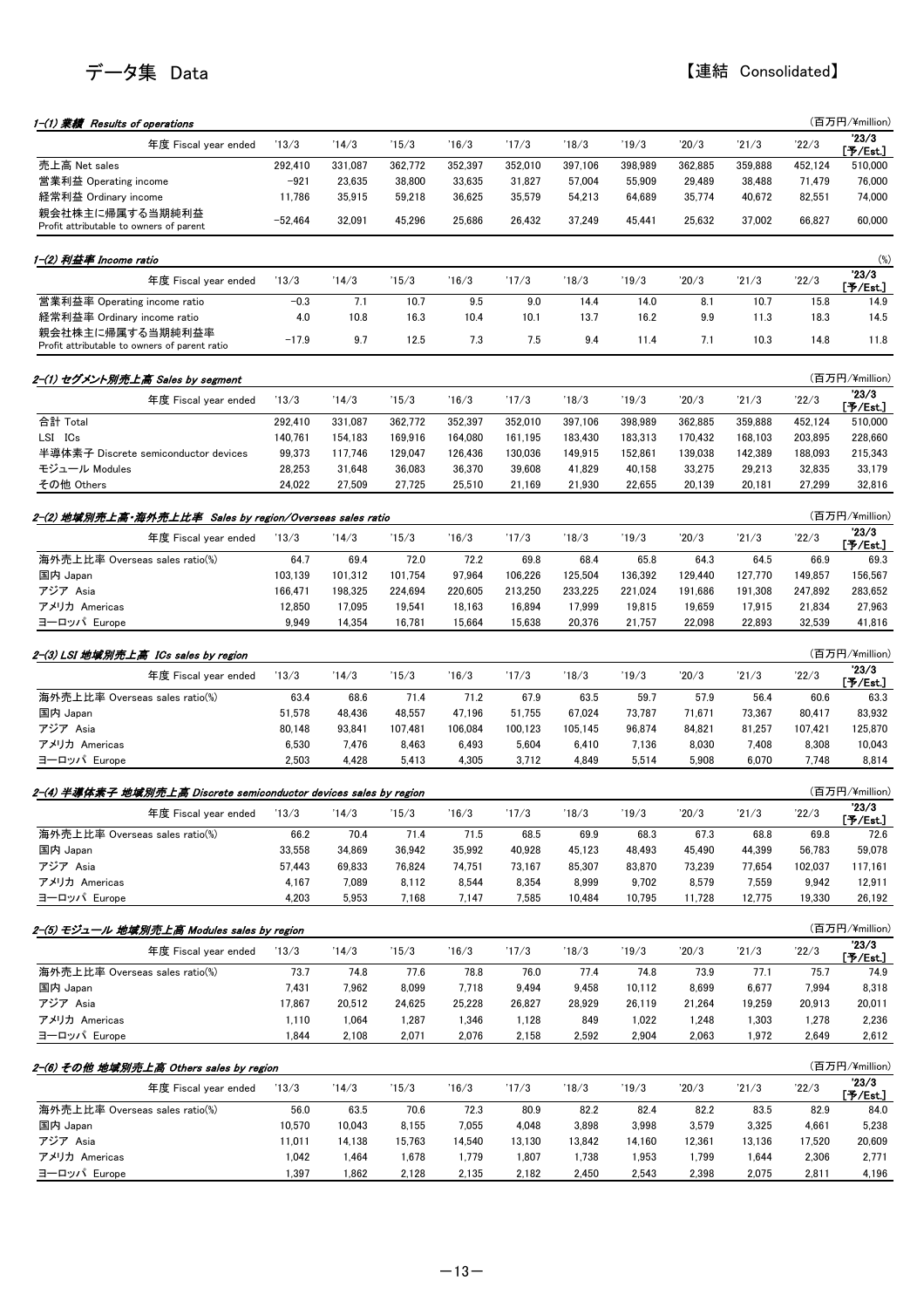

| 3-(1) 売上原価·販売費及び一般管理費·営業利益 Cost of sales/Selling, general and administrative expenses/Operating income                  |           |           |           |           |           |           |           |           |           |           | (百万円/¥million)      |
|-------------------------------------------------------------------------------------------------------------------------|-----------|-----------|-----------|-----------|-----------|-----------|-----------|-----------|-----------|-----------|---------------------|
| 年度 Fiscal year ended                                                                                                    | 13/3      | 14/3      | 15/3      | 16/3      | '17/3     | 18/3      | 19/3      | 20/3      | 21/3      | 22/3      | 23/3                |
| 売上高 Net sales                                                                                                           | 292,410   | 331,087   | 362,772   | 352,397   | 352,010   | 397,106   | 398,989   | 362,885   | 359,888   | 452,124   | [予/Est.]<br>510,000 |
| 売上原価 Cost of sales                                                                                                      | 213,275   | 227,014   | 235,042   | 230,662   | 234,967   | 252,591   | 254,727   | 251,125   | 242,252   | 289,803   | 336,900             |
| 販売費及び一般管理費 Selling, general and<br>administrative expenses                                                              | 80,056    | 80,437    | 88,929    | 88,099    | 85,215    | 87,510    | 88,352    | 82,269    | 79,146    | 90,841    | 97,100              |
| 営業利益 Operating income                                                                                                   | $-921$    | 23,635    | 38,800    | 33,635    | 31,827    | 57,004    | 55,909    | 29,489    | 38,488    | 71,479    | 76,000              |
| 3–(2) 売上原価率・販売費及び一般管理費比率 Cost of sales as % of net sales/Selling, general and administrative expenses as % of net sales |           |           |           |           |           |           |           |           |           |           | $(\%)$              |
| 年度 Fiscal year ended                                                                                                    | 13/3      | '14/3     | 15/3      | 16/3      | '17/3     | 18/3      | 19/3      | 20/3      | '21/3     | 22/3      | 23/3                |
| 売上原価率 Cost of sales as % of net sales                                                                                   | 72.9      | 68.6      | 64.8      | 65.5      | 66.8      | 63.6      | 63.8      | 69.2      | 67.3      | 64.1      | [予/Est.]<br>66.1    |
| 販売費及び一般管理費比率 Selling, general and<br>administrative expenses as % of net sales                                          | 27.4      | 24.3      | 24.5      | 25.0      | 24.2      | 22.0      | 22.1      | 22.7      | 22.0      | 20.1      | 19.0                |
| 4-(1) 設備投資額 Capital expenditures                                                                                        |           |           |           |           |           |           |           |           |           |           | (百万円/¥million)      |
| 年度 Fiscal year ended                                                                                                    | 13/3      | '14/3     | '15/3     | 16/3      | '17/3     | 18/3      | '19/3     | 20/3      | 21/3      | 22/3      | 23/3                |
| 設備投資額 Capital expenditures                                                                                              | 42,817    | 31,754    | 48,739    | 56,686    | 42,182    | 55.911    | 57,291    | 38.941    | 44,114    | 79.985    | [予/Est]<br>100,000  |
| LSI ICs                                                                                                                 | 15,051    | 14,246    | 24,031    | 20,973    | 16,484    | 25,077    | 17,119    | 8,550     | 16,568    | 30,130    | 46,100              |
| 半導体素子 Discrete semiconductor devices                                                                                    | 14,949    | 12,772    | 15,784    | 21,991    | 17,704    | 23,148    | 30,407    | 22,001    | 20,460    | 33,789    | 41,800              |
| モジュール Modules                                                                                                           | 1,722     | 1,329     | 4,362     | 4,695     | 2,709     | 1,185     | 1,979     | 1,922     | 2,893     | 1,793     | 2,100               |
| その他 Others                                                                                                              | 4,969     | 1,970     | 2,188     | 1,315     | 1,925     | 4,407     | 4,694     | 2,735     | 1,079     | 4,237     | 2,300               |
| 販売・管理等共通部門 Sales and administrative division                                                                            | 6,124     | 1,435     | 2,373     | 7,709     | 3,358     | 2,091     | 3,089     | 3,731     | 3,111     | 10,034    | 7,700               |
| 4-(2) 親会社株主に帰属する当期純利益・減価償却費と設備投資の関係<br>Profit attributable to owners of parent, depreciation and capital expenditures   |           |           |           |           |           |           |           |           |           |           | (百万円/¥million)      |
| 年度 Fiscal year ended                                                                                                    | 13/3      | 14/3      | 15/3      | 16/3      | '17/3     | 18/3      | 19/3      | 20/3      | 21/3      | 22/3      | 23/3                |
|                                                                                                                         |           |           |           |           |           |           |           |           |           |           | [予/Est.]            |
| ネット金額 Net<br>親会社株主に帰属する当期純利益                                                                                            | $-56,402$ | 25,896    | 31,024    | $-1,288$  | 25,051    | 24,745    | 33,565    | 29,468    | 33,055    | 28,869    | 23,500              |
| Profit attributable to owners of parent                                                                                 | $-52,464$ | 32,091    | 45,296    | 25,686    | 26,432    | 37,249    | 45,441    | 25,632    | 37,002    | 66,827    | 60,000              |
| 減価償却費 Depreciation                                                                                                      | 38,879    | 25,559    | 34,467    | 38,338    | 40,801    | 43,407    | 45,415    | 44,328    | 40,167    | 42,027    | 63,500              |
| 設備投資額 Capital expenditures                                                                                              | $-42,817$ | $-31,754$ | $-48,739$ | $-56,686$ | $-42,182$ | $-55,911$ | $-57,291$ | $-38,941$ | $-44,114$ | $-79,985$ | $-100,000$          |
| M&A                                                                                                                     |           |           |           | $-8,626$  |           |           |           | $-1,551$  |           |           |                     |
| 5 研究開発費 Research and development costs                                                                                  |           |           |           |           |           |           |           |           |           |           | (百万円/¥million)      |
| 年度 Fiscal year ended                                                                                                    | 13/3      | '14/3     | '15/3     | 16/3      | '17/3     | '18/3     | '19/3     | 20/3      | 21/3      | 22/3      | '23/3<br>[予/Est.]   |
| 売上高比率 As % of net sales (%)                                                                                             | 12.9      | 11.0      | 11.0      | 11.6      | 10.6      | 9.8       | 9.9       | 9.2       | 8.8       | 8.0       | 8.0                 |
| 研究開発費 Research and development costs                                                                                    | 37,750    | 36,536    | 39,996    | 40,868    | 37,277    | 38,852    | 39,578    | 33,384    | 31,537    | 36,126    | 41,000              |
| LSI ICs                                                                                                                 | 25,609    | 26,239    | 28,352    | 29,548    | 27,817    | 29,192    | 29,088    | 22,757    | 21,361    | 22,953    | 25,100              |
| 半導体素子 Discrete semiconductor devices                                                                                    | 8,551     | 6,974     | 7,905     | 8,095     | 6,798     | 7,058     | 8,099     | 8,585     | 8,291     | 11,201    | 13,900              |
| モジュール Modules                                                                                                           | 2,164     | 2,010     | 2,309     | 1,648     | 1,806     | 1,746     | 1,522     | 1,338     | 1,285     | 1,287     | 1,200               |
| その他 Others                                                                                                              | 1,425     | 1,311     | 1,428     | 1,575     | 855       | 855       | 867       | 704       | 599       | 683       | 800                 |
| 6-(1) 金融収支 Net financial revenue                                                                                        |           |           |           |           |           |           |           |           |           |           | (百万円/¥million)      |
| 年度 Fiscal year ended                                                                                                    | 13/3      | '14/3     | 15/3      | '16/3     | '17/3     | '18/3     | '19/3     | '20/3     | 21/3      | 22/3      | 23/3<br>[予/Est.]    |
| 金融収支 Net financial revenue                                                                                              | 1,743     | 1,885     | 2,388     | 2,856     | 4,051     | 3,843     | 4,822     | 4,750     | 2,303     | 1,907     | 1,900               |
| 受取利息·配当金 Interest and dividends                                                                                         | 1,750     | 1,886     | 2,394     | 2,860     | 4,052     | 3,860     | 4,824     | 4,858     | 2,399     | 2,022     | 2,000               |
| 支払利息・割引料 Interest expenses and discounts                                                                                | $-6$      | $-1$      | $-5$      | $-3$      | $-1$      | $-16$     | $-1$      | $-107$    | $-95$     | $-114$    | $-100$              |
|                                                                                                                         |           |           |           |           |           |           |           |           |           |           |                     |
| 6-(2) 従業員数・研究開発人員数 Number of Employees/Number of R&D Employees<br>年度 Fiscal year ended                                  |           | '14/3     |           | '16/3     | '17/3     | 18/3      | 19/3      | 20/3      | 21/3      | 22/3      | (名/number)<br>23/3  |
|                                                                                                                         | 13/3      |           | 15/3      |           |           |           |           |           |           |           | [予/Est.]            |
| 全従業員数 Total number of employees                                                                                         | 20,203    | 19,985    | 20,843    | 21,171    | 21,308    | 23,120    | 22,899    | 22,191    | 22,370    | 23,401    |                     |
| 海外関係会社 Overseas subsidiaries<br>国内関係会社 Domestic subsidiaries                                                            | 14,934    | 14,839    | 15,556    | 15,708    | 15,867    | 17,487    | 17,142    | 16,498    | 16,526    | 17,386    |                     |
|                                                                                                                         | 2,141     | 2,053     | 2,153     | 2,261     | 2,306     | 2,490     | 2,591     | 2,478     | 2,396     | 2,469     |                     |
| ローム単体 ROHM non-consolidated                                                                                             | 3,128     | 3,093     | 3,134     | 3,202     | 3,135     | 3,143     | 3,166     | 3,215     | 3,448     | 3,546     |                     |
| 研究開発人員数 Number of R&D employees                                                                                         | 2,966     | 2,874     | 2,915     | 2,995     | 2,921     | 3,094     | 3,048     | 2,836     | 2,868     | 2,930     |                     |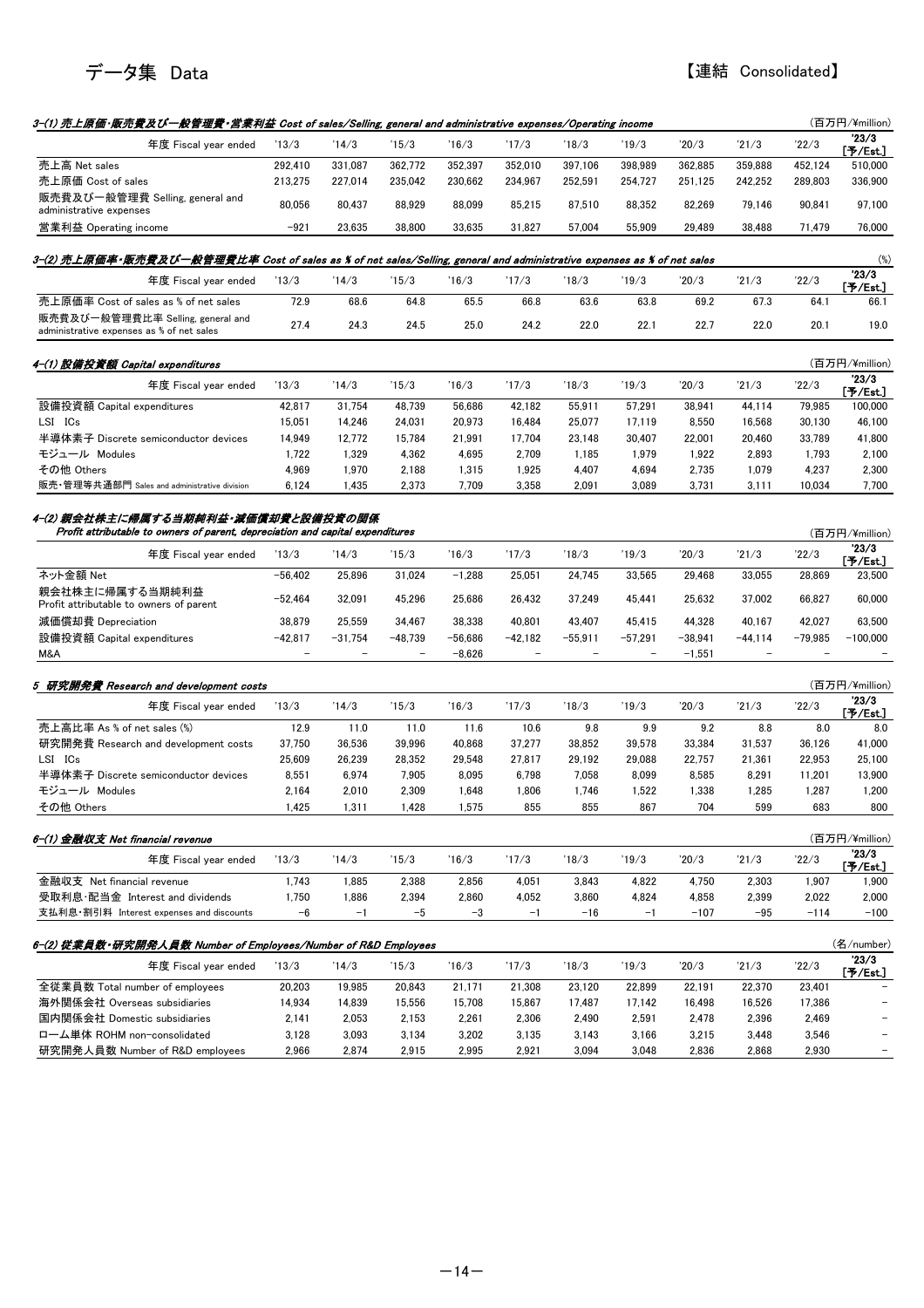

| 6-(3) 為晉レート・為晉差損益 Foreign exchange rate/Foreign exchange gains (losses)          |                        |                          |                       |                                  |                                                                                     |                            |                 |                                                                                                                         |                 |                 | (百万円/¥million)          |
|----------------------------------------------------------------------------------|------------------------|--------------------------|-----------------------|----------------------------------|-------------------------------------------------------------------------------------|----------------------------|-----------------|-------------------------------------------------------------------------------------------------------------------------|-----------------|-----------------|-------------------------|
| 年度 Fiscal year ended                                                             | 13/3                   | 14/3                     | 15/3                  | 16/3                             | '17/3                                                                               | '18/3                      | '19/3           | 20/3                                                                                                                    | 21/3            | 22/3            | 23/3<br>[予/Est.]        |
| 期中平均レート(¥/US\$) Average rate (¥/US\$)                                            | 83.2                   | 100.0                    | 110.0                 | 120.0                            | 109.0                                                                               | 110.8                      | 110.7           | 109.1                                                                                                                   | 106.2           | 112.9           | 115.6                   |
| 為替差損益 Foreign exchange gains (losses)                                            | 9,697                  | 10,092                   | 17,871                | $-22$                            | $-766$                                                                              | $-7,248$                   | 3,927           | 401                                                                                                                     | $-1,062$        | 8.090           | $-4,000$                |
|                                                                                  |                        |                          |                       |                                  |                                                                                     |                            |                 | (※'23/3の為替レートは、業績予想の前提レートです。)<br>(※Exchange rate for '23/3 is for the forecasts.)                                       |                 |                 |                         |
| 6-(4) 棚卸資産 Inventories                                                           |                        |                          |                       |                                  |                                                                                     |                            |                 |                                                                                                                         |                 |                 | (百万円/¥million)          |
| 年度 Fiscal year ended                                                             | 13/3                   | 14/3                     | 15/3                  | 16/3                             | '17/3                                                                               | '18/3                      | '19/3           | 20/3                                                                                                                    | 21/3            | 22/3            | 23/3                    |
| 棚卸資産 Inventories                                                                 | 103,545                | 91,034                   | 100,343               | 87,663                           | 86,698                                                                              | 98,289                     | 120,967         | 111,723                                                                                                                 | 128,760         | 154,489         | [予/Est.]                |
| 商品及び製品 Merchandise and finished goods                                            | 30,808                 | 25,533                   | 31,962                | 28,139                           | 23,197                                                                              | 27,563                     | 30,261          | 27,616                                                                                                                  | 33,426          | 39,678          |                         |
| 仕掛品 Work in process                                                              | 44,224                 | 39,739                   | 38,975                | 35,319                           | 38,699                                                                              | 41,643                     | 56,592          | 48,352                                                                                                                  | 52,811          | 61,675          |                         |
| 原材料及び貯蔵品 Row materials and supplies                                              | 28,511                 | 25,761                   | 29,405                | 24,204                           | 24,800                                                                              | 29,082                     | 34,114          | 35,753                                                                                                                  | 42,522          | 53,135          |                         |
| 棚卸資産回転月数 Inventory turnover (月/months)                                           | 4.16                   | 3.70                     | 3.28                  | 3.62                             | 2.99                                                                                | 2.97                       | 3.72            | 4.17                                                                                                                    | 3.75            | 3.73            |                         |
| 6-(5) 自己資本·総資産 Shareholders' equity/Total assets                                 |                        |                          |                       |                                  |                                                                                     |                            |                 |                                                                                                                         |                 |                 | (百万円/¥million)          |
| 年度 Fiscal year ended                                                             | 13/3                   | 14/3                     | 15/3                  | 16/3                             | '17/3                                                                               | '18/3                      | '19/3           | 20/3                                                                                                                    | 21/3            | 22/3            | 23/3<br>[予/Est.]        |
| 総資産 Total assets                                                                 | 699,014                | 754,407                  | 864,380               | 804,134                          | 834,503                                                                             | 870,034                    | 874,427         | 848,873                                                                                                                 | 926,240         | 1,029,132       | 1,035,497               |
| 自己資本 Shareholders' equity                                                        | 613,270                | 662,983                  | 751,937               | 705,774                          | 724,986                                                                             | 751,425                    | 766,266         | 714,990                                                                                                                 | 768.972         | 839,817         | 846,182                 |
| 自己資本比率 Equity ratio (%)                                                          | 87.7                   | 87.9                     | 87.0                  | 87.8                             | 86.9                                                                                | 86.4                       | 87.6            | 84.2                                                                                                                    | 83.0            | 81.6            | 81.7                    |
|                                                                                  |                        |                          |                       |                                  |                                                                                     |                            |                 | (※自己資本=貸借対照表上の純資産の部合計-新株予約権-非支配株主持分)                                                                                    |                 |                 |                         |
|                                                                                  |                        |                          |                       |                                  |                                                                                     |                            |                 | (※Shareholders' Equity = Total net assets - Stock subscription rights - Non-controlling interests on the balance sheet) |                 |                 |                         |
| 6-(6) 自己資本利益率•総資産利益率  Return on equity/Return on total assets                    |                        |                          |                       |                                  |                                                                                     |                            |                 |                                                                                                                         |                 |                 | (%)                     |
| 年度 Fiscal year ended                                                             | '13/3                  | '14/3                    | 15/3                  | 16/3                             | '17/3                                                                               | '18/3                      | '19/3           | 20/3                                                                                                                    | '21/3           | 22/3            | 23/3<br>[予/Est.]        |
| 自己資本利益率 Return on equity                                                         | $-8.4$                 | 5.0                      | 6.4                   | 3.5                              | 3.7                                                                                 | 5.0                        | 6.0             | 3.5                                                                                                                     | 5.0             | 8.3             | 7.1                     |
| 総資産利益率 Return on total assets                                                    | $-7.3$                 | 4.4                      | 5.6                   | 3.1                              | 3.2                                                                                 | 4.4                        | 5.2             | 3.0                                                                                                                     | 4.2             | 6.8             | 5.8                     |
| 6-(7) 1株当たり当期純利益・1株当たり純資産 Net income per share/Net assets per share              |                        |                          |                       |                                  |                                                                                     |                            |                 |                                                                                                                         |                 |                 |                         |
|                                                                                  |                        |                          |                       |                                  |                                                                                     |                            |                 |                                                                                                                         |                 |                 | (円/¥)<br>23/3           |
| 年度 Fiscal year ended                                                             | 13/3                   | 14/3                     | 15/3                  | 16/3                             | '17/3                                                                               | '18/3                      | '19/3           | 20/3                                                                                                                    | 21/3            | 22/3            | [予/Est.]                |
| 1株当たり当期純利益 Net income per share                                                  | $-486.63$              | 297.65                   | 420.16                | 241.91                           | 249.88                                                                              | 352.14                     | 431.29          | 247.66                                                                                                                  | 376.24          | 680.62          | 611.38                  |
| 1株当たり純資産 Net assets per share                                                    | 5,688.21               | 6,149.79                 | 6,975.07              | 6,672.33                         | 6,854.01                                                                            | 7,104.04                   | 7,332.04        | 7,185.83                                                                                                                | 7,835.49        | 8,557.15        | 8,627.81                |
| 6-(8) 1株当たり配当金・連結配当性向 Dividends/Payout ratio                                     |                        |                          |                       |                                  |                                                                                     |                            |                 |                                                                                                                         |                 |                 | (円/¥)                   |
| 年度 Fiscal year ended                                                             | 13/3                   | 14/3                     | 15/3                  | 16/3                             | '17/3                                                                               | '18/3                      | '19/3           | 20/3                                                                                                                    | 21/3            | 22/3            | 23/3<br>$[$ 予/Est.]     |
| 配当金 Dividends                                                                    | 30.00                  | 50.00                    | 130.00                | 130.00                           | 130.00                                                                              | 130.00                     | 150.00          | 150.00                                                                                                                  | 150.00          | 185.00          | 200.00                  |
| 記念配当金 Commemorative                                                              |                        | $\overline{\phantom{a}}$ |                       | $\overline{\phantom{0}}$         |                                                                                     | 110.00                     |                 | $\overline{\phantom{a}}$                                                                                                |                 |                 |                         |
| 連結配当性向 Payout ratio (%)                                                          | $-6.2$                 | 16.8                     | 30.9                  | 53.7                             | 52.0                                                                                | 68.2                       | 34.8            | 60.6                                                                                                                    | 39.9            | 27.2            | 32.7                    |
| 6-(9) 期中平均発行済株式数·期末発行済株式数                                                        |                        |                          |                       |                                  |                                                                                     |                            |                 |                                                                                                                         |                 |                 |                         |
| Average number of shares during the period/Year-end number of shares outstanding |                        |                          |                       |                                  |                                                                                     |                            |                 |                                                                                                                         |                 |                 | (株/common shares)       |
| 年度 Fiscal year ended                                                             | 13/3                   | 14/3                     | 15/3                  | 16/3                             | '17/3                                                                               | '18/3                      | '19/3           | 20/3                                                                                                                    | 21/3            | 22/3            | '23/3<br>[予/Est.]       |
| 期中平均発行済株式数                                                                       |                        |                          |                       |                                  | 107,814,422 107,811,270 107,804,463 106,175,361 105,775,828 105,774,739 105,316,328 |                            |                 | 103,358,690                                                                                                             | 98,258,538      | 98,137,573      | 98.138.344              |
| Average number of shares during the period                                       |                        |                          |                       |                                  |                                                                                     |                            |                 |                                                                                                                         |                 |                 |                         |
| 期末発行済株式数<br>Year-end number of shares outstanding                                |                        |                          |                       |                                  | 107.813.919 107.805.562 107.803.201 105.776.257 105.775.185 105.774.163 104.506.635 |                            |                 | 99,495,135                                                                                                              | 98,135,372      | 98.138.344      | 98,138,344              |
|                                                                                  |                        |                          |                       |                                  |                                                                                     |                            |                 |                                                                                                                         |                 |                 |                         |
| セグメント別利益 Profit by segment                                                       |                        |                          |                       |                                  |                                                                                     |                            |                 |                                                                                                                         |                 |                 | (百万円/¥million)<br>'23/3 |
| 年度 Fiscal year ended                                                             | 13/3                   | 14/3                     | 15/3                  | 16/3                             | '17/3                                                                               | '18/3                      | '19/3           | 20/3                                                                                                                    | 21/3            | 22/3            | [予/Est.]                |
| 合計 Total                                                                         | $-921$                 | 23,635                   | 38,800                | 33,635                           | 31,827                                                                              | 57,004                     | 55,909          | 29,489                                                                                                                  | 38,488          | 71,479          |                         |
| LSI ICs                                                                          | $-7,824$               | 9,216                    | 22,286                | 7,660                            | 9,064                                                                               | 20,181                     | 15,990          | 12,578                                                                                                                  | 15,752          | 32,988          |                         |
| 半導体素子 Discrete semiconductor devices<br>モジュール Modules                            | 7,929<br>$-599$        | 14,087<br>1,442          | 15,909<br>2,086       | 21,504<br>4,594                  | 20,916<br>1,793                                                                     | 32,193<br>3,793            | 30,054<br>5,918 | 10,407<br>3,491                                                                                                         | 21,053<br>2,145 | 32,774<br>4,442 |                         |
| その他 Others                                                                       | $-1,833$               | $-796$                   | $-900$                | 262                              | 1,497                                                                               | 2,968                      | 4,093           | 1,948                                                                                                                   | 1,846           | 5,018           |                         |
| 調整額 Adjusted amount                                                              | 1,407                  | $-313$                   | $-581$                | $-387$                           | $-1,444$                                                                            | $-2,132$                   | $-146$          | 1,063                                                                                                                   | $-2,308$        | $-3,744$        |                         |
|                                                                                  |                        |                          |                       |                                  |                                                                                     |                            |                 |                                                                                                                         |                 |                 |                         |
| セグメント別主要製品 Main products by segment<br>セグメントの名称                                  |                        |                          |                       |                                  |                                                                                     | 主な製品及び事業の名称                |                 |                                                                                                                         |                 |                 |                         |
| Segment                                                                          |                        |                          |                       |                                  |                                                                                     | Main products and business |                 |                                                                                                                         |                 |                 |                         |
| LSI                                                                              | アナログ                   | ロジック                     | メモリ                   |                                  |                                                                                     |                            |                 |                                                                                                                         |                 |                 |                         |
| ICs                                                                              | Analog                 | Logic                    |                       | Memory                           |                                                                                     |                            |                 |                                                                                                                         |                 |                 |                         |
| 半導体素子<br>Discrete semiconductor devices                                          | ダイオード<br><b>Diodes</b> |                          | トランジスタ<br>Transistors | 発光ダイオード<br>Light emitting diodes |                                                                                     | 半導体レーザー<br>Laser diodes    |                 | パワーデバイスなど<br>Power devices                                                                                              | etc.            |                 |                         |
| モジュール                                                                            | プリントヘッド                |                          | オプティカル・モジュール          |                                  |                                                                                     | パワーモジュール                   |                 |                                                                                                                         |                 |                 |                         |
| Modules                                                                          | Printheads             |                          | Optical modules       |                                  |                                                                                     | Power modules              |                 |                                                                                                                         |                 |                 |                         |
| その他                                                                              | 抵抗器                    |                          | タンタルコンデンサ             |                                  |                                                                                     |                            |                 |                                                                                                                         |                 |                 |                         |
| Others                                                                           | Resistors              |                          | Tantalum capacitors   |                                  |                                                                                     |                            |                 |                                                                                                                         |                 |                 |                         |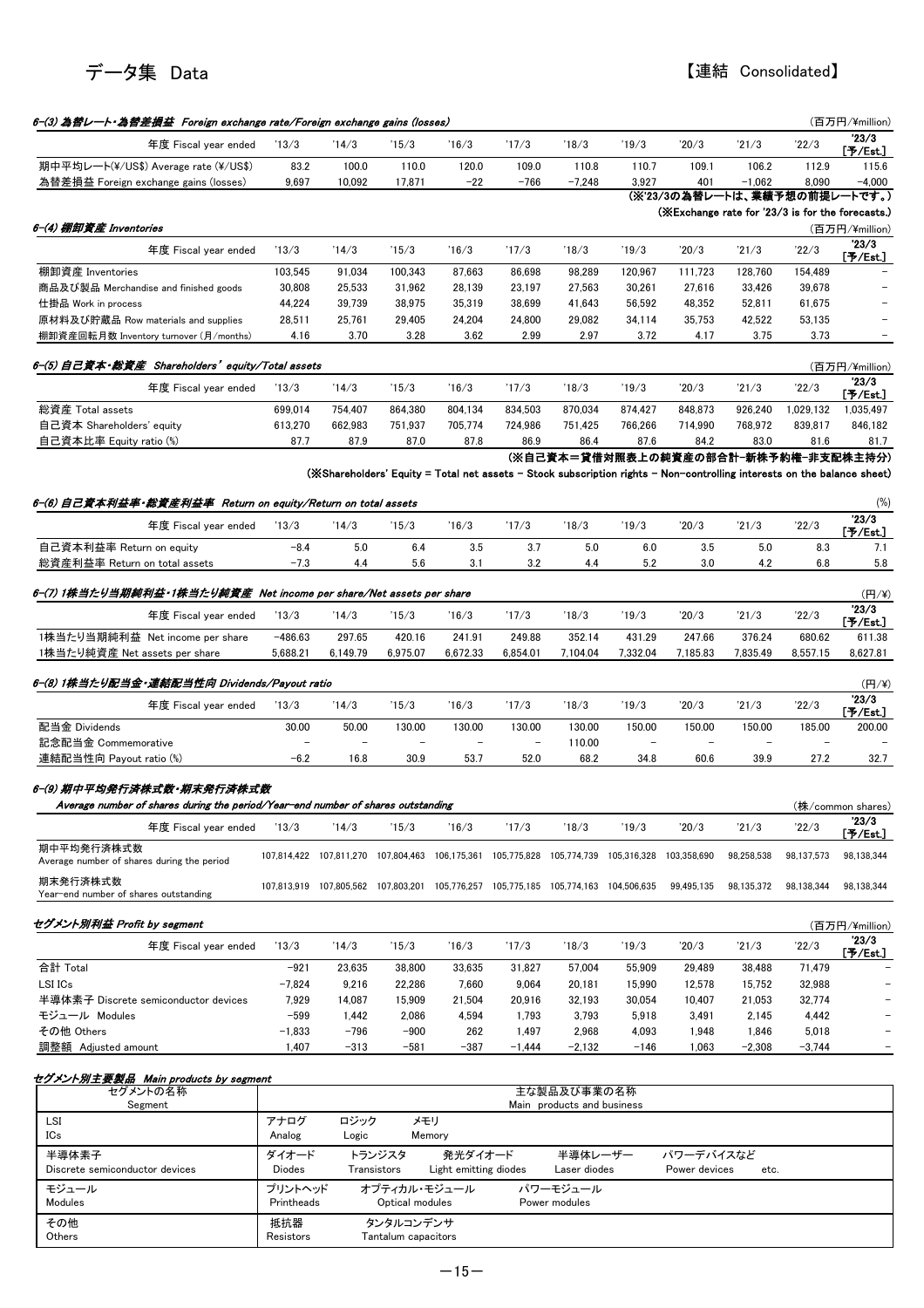#### 貸借対照表・損益計算書・包括利益計算書・キャッシュフローの推移

5-Year Summary of B/S, P/L and C/F

### 【連結 Consolidated】

連結貸借対照表 Consolidated Balance Sheet

| 年度 Fiscal Year ended                                    | 13/03                    | '14/03     | 15/03      | '16/03     | '17/03     | 18/03                    | '19/03                   | 20/03       | 21/03      | (百万円/¥ million)<br>22/03 |
|---------------------------------------------------------|--------------------------|------------|------------|------------|------------|--------------------------|--------------------------|-------------|------------|--------------------------|
| 《資産の部》                                                  |                          |            |            |            |            |                          |                          |             |            |                          |
| 《Assets》                                                |                          |            |            |            |            |                          |                          |             |            |                          |
| 流動資産<br><b>Current assets</b>                           | 423,064                  | 461,745    | 523,376    | 473,570    | 495,958    | 513,539                  | 511,002                  | 517,888     | 555.823    | 620.004                  |
| 現金及び預金                                                  | 224,157                  | 272,982    | 280,756    | 280,933    | 264,916    | 264,600                  | 268,254                  | 298,296     | 261,292    | 293,144                  |
| Cash and deposits<br>受取手形及び売掛金                          | 64,960                   | 67,536     | 76,721     | 66,432     | 76,700     | 85,292                   | 84,021                   | 74,834      | 86,287     | 100,151                  |
| Notes and accounts receivable - trade<br>電子記録債権         |                          |            |            |            |            |                          |                          |             |            |                          |
| Electronically recorded monetary claims - operating     | 463                      | 2,214      | 2,132      | 3,903      | 5,132      | 5,409                    | 5,833                    | 5,604       | 6,043      | 8,644                    |
| 有価証券<br>Securities                                      | 15,996                   | 15,282     | 42,998     | 15,470     | 42,582     | 41,221                   | 21,491                   | 17,427      | 58,138     | 49,256                   |
| 商品及び製品                                                  | 30,808                   | 25,533     | 31,962     | 28,139     | 23,197     | 27,563                   | 30,261                   | 27,616      | 33,426     | 39,678                   |
| Merchandise and finished goods<br>仕掛品                   | 44,224                   | 39,739     | 38,975     | 35,319     | 38,699     | 41,643                   | 56,592                   | 48,352      | 52,811     | 61,675                   |
| Work in process<br>原材料及び貯蔵品                             | 28,511                   | 25,761     | 29,405     | 24,204     | 24,800     | 29,082                   | 34,114                   | 35,753      | 42,522     | 53,135                   |
| Raw materials and supplies<br>前払年金費用                    | 2,092                    |            |            |            |            |                          |                          |             |            |                          |
| Prepaid pension cost<br>繰延税金資産<br>Deferred tax assets   | 987                      | 4,170      | 9,374      | 8,451      | 9,047      | 9,356                    |                          |             |            |                          |
| 未収還付法人税等<br>Income taxes receivable                     | 3,474                    | 269        | 546        | 940        | 1,137      | 205                      | 481                      | 488         | 4,013      | 1,026                    |
| その他                                                     | 7,657                    | 8,475      | 10,794     | 9,962      | 10,285     | 9,620                    | 10,022                   | 9,639       | 11,402     | 13,342                   |
| Other<br>貸倒引当金<br>Allowance for doubtful accounts       | $-270$                   | $-220$     | $-292$     | $-186$     | $-541$     | $-457$                   | $-69$                    | $-123$      | $-115$     | $-49$                    |
| 固定資産                                                    | 275,950                  | 292,661    | 341.003    | 330,564    | 338,545    | 356,495                  | 363,425                  | 330,984     | 370,417    | 409.127                  |
| Non-current assets<br>有形固定資産                            | 213,432                  | 212,297    | 231,293    | 236,443    | 231,270    | 240,227                  | 251,645                  | 243,784     | 247.367    | 292,090                  |
| Property, plant and equipment<br>建物及び構築物                |                          |            |            |            |            |                          |                          |             |            | 280,843                  |
| Buildings and structures                                | 207,891                  | 213,747    | 221,833    | 224,913    | 230,987    | 233,592                  | 241,973                  | 241,085     | 263,766    |                          |
| 減価償却累計額<br>Accumulated depreciation                     | $-130,815$               | $-137,470$ | $-147,755$ | $-149,653$ | $-154,375$ | $-160,293$               | $-167,024$               | $-169,849$  | $-177,587$ | $-188,797$               |
| 建物及び構築物(純額)<br>Buildings and structures, net            | 77,075                   | 76,277     | 74,078     | 75,259     | 76,611     | 73,298                   | 74,949                   | 71,236      | 86,178     | 92,046                   |
| 機械装置及び運搬具<br>Machinery, equipment and vehicles          | 453,506                  | 465,152    | 511,008    | 501,757    | 516,448    | 544,650                  | 583,154                  | 586,018     | 607,487    | 664,295                  |
| 減価償却累計額<br>Accumulated depreciation                     | $-417,769$               | $-416,586$ | $-444,219$ | $-434,134$ | $-450,496$ | $-471,897$               | $-503,977$               | $-516, 163$ | $-545,385$ | $-585,899$               |
| 機械装置及び運搬具(純額)<br>Machinery, equipment and vehicles, net | 35,736                   | 48,565     | 66,788     | 67,623     | 65,952     | 72,752                   | 79,177                   | 69,855      | 62,102     | 78,396                   |
| 工具、器具及び備品<br>Tools, furniture and fixtures              | 42,323                   | 45,585     | 51,459     | 49,934     | 47,668     | 49,661                   | 52,053                   | 51,267      | 53,935     | 57,176                   |
| 減価償却累計額<br>Accumulated depreciation                     | $-35,880$                | $-37,920$  | $-43,818$  | $-42,700$  | $-40,600$  | $-41,987$                | $-43,842$                | $-44,012$   | $-47,460$  | $-50,299$                |
| 工具、器具及び備品(純額)                                           | 6,443                    | 7,664      | 7,640      | 7,234      | 7,068      | 7,673                    | 8,210                    | 7,255       | 6,475      | 6,876                    |
| Tools, furniture and fixtures, net<br>土地                | 74,848                   | 63,960     | 64,039     | 66,161     | 66,961     | 66,809                   | 66,973                   | 66,594      | 66,601     | 68,421                   |
| Land<br>建設仮勘定                                           | 19,329                   | 15,828     | 18,746     | 20,165     | 14,676     | 19,691                   | 22,334                   | 26,207      | 21,691     | 41,760                   |
| Construction in progress                                |                          |            |            |            |            |                          |                          |             |            |                          |
| その他<br>Other                                            |                          |            |            |            |            |                          | $\overline{\phantom{0}}$ | 4,036       | 7,054      | 8,543                    |
| 減価償却累計額                                                 |                          |            |            |            |            |                          | $\overline{\phantom{0}}$ | $-1,401$    | $-2,735$   | $-3,954$                 |
| Accumulated depreciation<br>その他(純額)                     |                          |            |            |            |            |                          |                          | 2,635       | 4,318      | 4,589                    |
| Other, net<br>無形固定資産                                    | 3,724                    | 3,005      | 5,401      | 11,691     | 10,513     | 5,410                    | 4,097                    | 4,599       | 6.645      | 5,266                    |
| Intangible assets                                       |                          |            |            |            |            |                          |                          |             |            |                          |
| のれん<br>Goodwill                                         | 100                      | 66         | 33         | 5,777      | 5,355      | $\overline{\phantom{0}}$ | $\overline{\phantom{a}}$ | 1,391       | 1,093      | 795                      |
| その他<br>Other                                            | 3,624                    | 2,938      | 5,368      | 5,914      | 5,157      | 5,410                    | 4,097                    | 3,208       | 5,552      | 4,471                    |
| 投資その他の資産<br>Investments and other assets                | 58,793                   | 77,359     | 104,309    | 82,428     | 96,760     | 110,857                  | 107.682                  | 82,600      | 116,404    | 111,770                  |
| 投資有価証券                                                  | 38,489                   | 58,841     | 73,462     | 63,146     | 81,084     | 94,615                   | 87,683                   | 66,237      | 95,749     | 87,506                   |
| Investment securities<br>退職給付に係る資産                      | $\overline{\phantom{a}}$ | 723        | 1,948      | 1,297      | 1,435      | 2,073                    | 1,772                    | 1,340       | 3,010      | 3,176                    |
| Net defined benefit asset<br>繰延税金資産                     | 7,352                    | 5,525      | 3,836      | 2,492      | 2,685      | 2,580                    | 6,717                    | 4,862       | 8,156      | 11,310                   |
| Deferred tax assets<br>その他                              | 13,056                   | 12,556     | 25,457     | 15,590     | 11,961     | 12,199                   | 12,212                   | 10,232      | 9,571      | 9,846                    |
| Other<br>貸倒引当金                                          | $-104$                   | $-287$     | $-394$     | -98        | $-406$     | $-612$                   | $-703$                   | $-72$       | $-83$      | $-69$                    |
| Allowance for doubtful accounts<br>資産合計                 | 699,014                  | 754,407    | 864,380    | 804,134    | 834,503    | 870,034                  | 874,427                  | 848,873     | 926,240    | 1,029,132                |
| <b>Total Assets</b>                                     |                          |            |            |            |            |                          |                          |             |            |                          |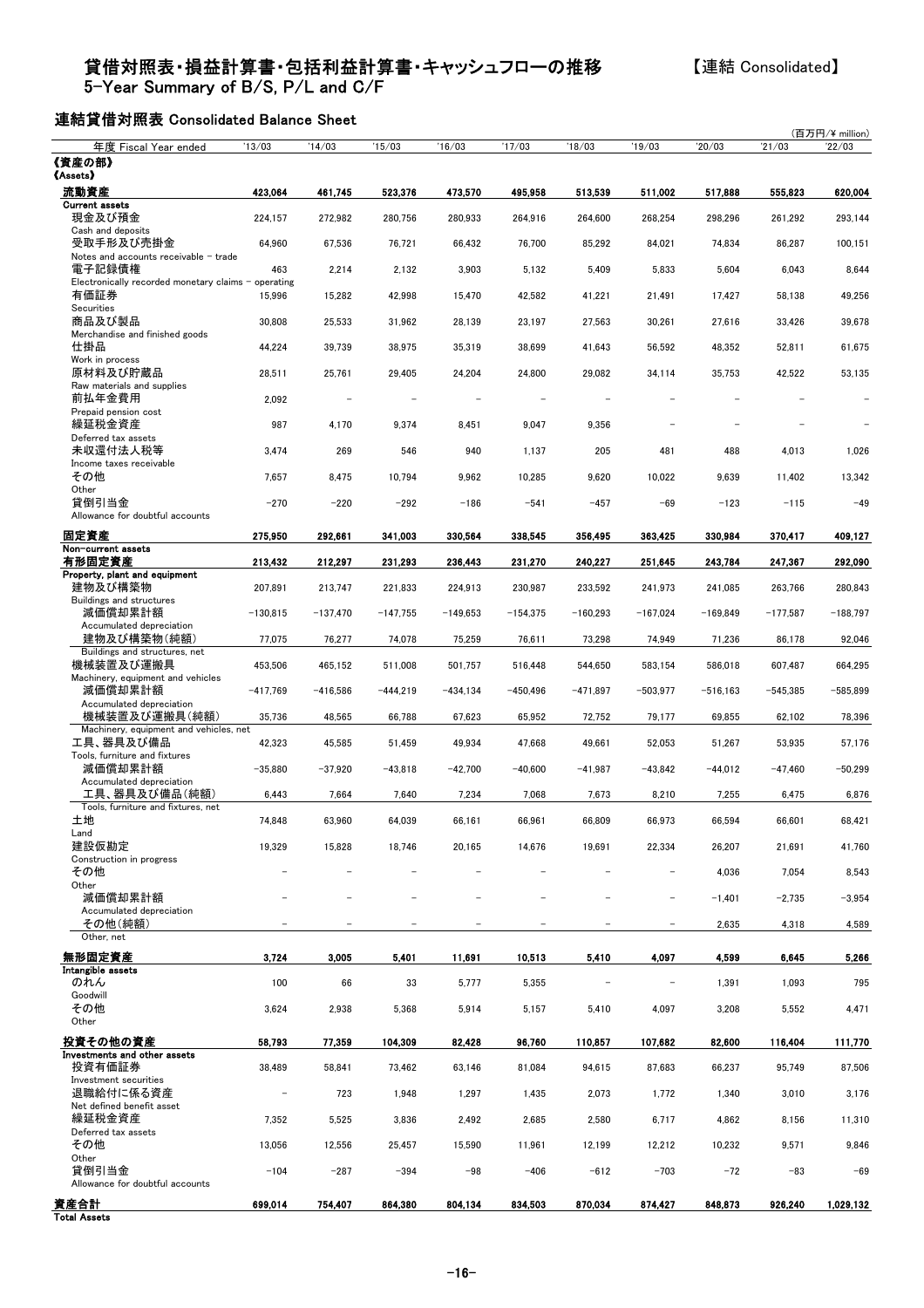#### 連結貸借対照表 Consolidated Balance Sheet

| 年度 Fiscal Year ended                                             | '13/03                   | '14/03    | '15/03    | '16/03    | '17/03    | 18/03     | '19/03    | 20/03     | 21/03     | (百万円/¥ million)<br>22/03 |
|------------------------------------------------------------------|--------------------------|-----------|-----------|-----------|-----------|-----------|-----------|-----------|-----------|--------------------------|
| 《負債の部》<br>《Liabilities》                                          |                          |           |           |           |           |           |           |           |           |                          |
|                                                                  |                          |           |           |           |           |           |           |           |           |                          |
| 流動負債<br><b>Current liabilities</b>                               | 55,750                   | 52,954    | 69,660    | 62,352    | 69,050    | 78,085    | 76,174    | 62,367    | 73,379    | 105,877                  |
| 支払手形及び買掛金                                                        | 17,557                   | 12,324    | 11,764    | 10,460    | 12,193    | 13,788    | 11,873    | 11,024    | 14,078    | 18,105                   |
| Notes and accounts payable - trade                               |                          |           |           |           |           |           |           |           |           |                          |
| 電子記録債務                                                           |                          | 7,065     | 8,026     | 7,525     | 8,657     | 4,903     | 4,252     | 3,838     | 3,834     | 4,929                    |
| Electronically recorded obligations - operating                  |                          |           |           |           |           |           |           |           |           |                          |
| 未払金                                                              | 18,507                   | 12,595    | 19,282    | 19,300    | 22,382    | 25,936    | 26,453    | 20,803    | 23,778    | 36,131                   |
| Accounts payable $-$ other                                       |                          |           |           |           |           |           |           |           |           |                          |
| 未払法人税等<br>Income taxes payable                                   | 1,348                    | 3,636     | 6,638     | 1,896     | 3,790     | 10,423    | 8,137     | 3,990     | 3,671     | 11,472                   |
| 繰延税金負債                                                           | 1,153                    | 45        |           | 35        | 2         | 30        |           |           |           |                          |
| Deferred tax liabilities                                         |                          |           |           |           |           |           |           |           |           |                          |
| 関係会社整理損失引当金                                                      | 1,511                    |           |           |           |           |           |           |           |           |                          |
| Provision for loss on liquidation of subsidiaries and affiliates |                          |           |           |           |           |           |           |           |           |                          |
| 事業整理損失引当金                                                        |                          |           |           | 442       | 224       | 215       |           |           |           |                          |
| Provision for loss on business liquidation                       |                          |           |           |           |           |           |           |           |           |                          |
| その他                                                              | 15,671                   | 17,285    | 23,948    | 22,691    | 21,798    | 22,788    | 25,457    | 22,710    | 28,016    | 35,237                   |
| Other                                                            |                          |           |           |           |           |           |           |           |           |                          |
| 固定負債                                                             | 29,617                   | 38,065    | 42,286    | 35,530    | 40,001    | 40,071    | 31,499    | 71,026    | 83.370    | 82.901                   |
| Non-current liabilities                                          |                          |           |           |           |           |           |           |           |           |                          |
| 社債                                                               |                          |           |           |           |           |           |           | 40,935    | 40,735    | 40,536                   |
| Bonds payable                                                    |                          |           |           |           |           |           |           |           |           |                          |
| 繰延税金負債<br>Deferred tax liabilities                               | 20,152                   | 25,764    | 29,617    | 24,016    | 28,195    | 27,667    | 19,964    | 17,430    | 28,149    | 28,983                   |
| 退職給付引当金                                                          | 6,185                    |           |           |           |           |           |           |           |           |                          |
| Reserve for retirement benefits                                  |                          |           |           |           |           |           |           |           |           |                          |
| 退職給付に係る負債                                                        | $\overline{\phantom{a}}$ | 9,948     | 9,251     | 9,706     | 10,693    | 10,136    | 10,688    | 10,908    | 11,198    | 11,092                   |
| Net defined benefit liability                                    |                          |           |           |           |           |           |           |           |           |                          |
| その他                                                              | 3,278                    | 2,351     | 3,416     | 1,807     | 1,111     | 2,266     | 845       | 1,752     | 3,286     | 2,289                    |
| Other                                                            |                          |           |           |           |           |           |           |           |           |                          |
| 負債合計                                                             | 85,367                   | 91,019    | 111,946   | 97,883    | 109,051   | 118,156   | 107,673   | 133,393   | 156,750   | 188,778                  |
| <b>Total liabilities</b>                                         |                          |           |           |           |           |           |           |           |           |                          |
|                                                                  |                          |           |           |           |           |           |           |           |           |                          |
| 《純資産の部》                                                          |                          |           |           |           |           |           |           |           |           |                          |
| (Net assets)                                                     |                          |           |           |           |           |           |           |           |           |                          |
| 株主資本                                                             | 671,970                  | 700,250   | 738,750   | 731,391   | 745,653   | 761,736   | 776,549   | 745,210   | 758,706   | 810.851                  |
| Shareholders' equity                                             |                          |           |           |           |           |           |           |           |           |                          |
| 資本金                                                              | 86,969                   | 86,969    | 86,969    | 86,969    | 86,969    | 86,969    | 86,969    | 86,969    | 86,969    | 86,969                   |
| Capital stock                                                    |                          |           |           |           |           |           |           |           |           |                          |
| 資本剰余金<br>Capital surplus                                         | 102,403                  | 102,403   | 102,403   | 102,403   | 102,403   | 102,403   | 102,403   | 102,403   | 102,403   | 102,411                  |
| 利益剰余金                                                            | 532,683                  | 561.002   | 599,518   | 609,166   | 604.057   | 620,151   | 634.606   | 644,563   | 609.280   | 661,386                  |
| Retained earnings                                                |                          |           |           |           |           |           |           |           |           |                          |
| 自己株式                                                             | $-50,087$                | $-50,125$ | $-50,141$ | $-67,148$ | $-47,777$ | $-47,788$ | $-47,430$ | $-88,726$ | $-39,947$ | $-39,915$                |
| Treasury shares                                                  |                          |           |           |           |           |           |           |           |           |                          |
| その他の包括利益累計額                                                      | $-58,700$                | $-37,266$ | 13,186    | $-25.616$ | $-20.667$ | -10,311   | $-10,282$ | $-30.219$ | 10.266    | 28,965                   |
| Accumulated other comprehensive income                           |                          |           |           |           |           |           |           |           |           |                          |
| その他有価証券評価差額金                                                     | 4,766                    | 13,347    | 24,442    | 16,503    | 25,438    | 33,931    | 28,850    | 22,015    | 47,001    | 39,314                   |
| Valuation difference on available-for-sale securities            |                          |           |           |           |           |           |           |           |           |                          |
| 為替換算調整勘定                                                         | $-63.466$                | $-45,788$ | $-7,308$  | $-37,103$ | $-40,942$ | $-40,666$ | $-35,487$ | $-47,517$ | $-33,878$ | $-8,294$                 |
| Foreign currency translation adjustment                          |                          |           |           |           |           |           |           |           |           |                          |
| 退職給付に係る調整累計額<br>Remeasurements of defined benefit plans          |                          | $-4,825$  | $-3,948$  | $-5,016$  | $-5,163$  | $-3,576$  | $-3,645$  | $-4,716$  | $-2,856$  | $-2,054$                 |
|                                                                  |                          |           |           |           |           |           |           |           |           |                          |
| 非支配株主持分                                                          | 377                      | 404       | 496       | 476       | 466       | 452       | 487       | 488       | 518       | 536                      |
| Non-controlling interests                                        |                          |           |           |           |           |           |           |           |           |                          |
| 純資産合計                                                            | 613,647                  | 663,387   | 752,433   | 706,251   | 725,452   | 751,877   | 766,754   | 715,479   | 769,490   | 840,353                  |
| Total net assets                                                 |                          |           |           |           |           |           |           |           |           |                          |
| 負債純資産合計                                                          | 699,014                  | 754,407   | 864,380   | 804,134   | 834,503   | 870,034   | 874,427   | 848,873   | 926,240   | 1,029,132                |
| Total liabilities and net assets                                 |                          |           |           |           |           |           |           |           |           |                          |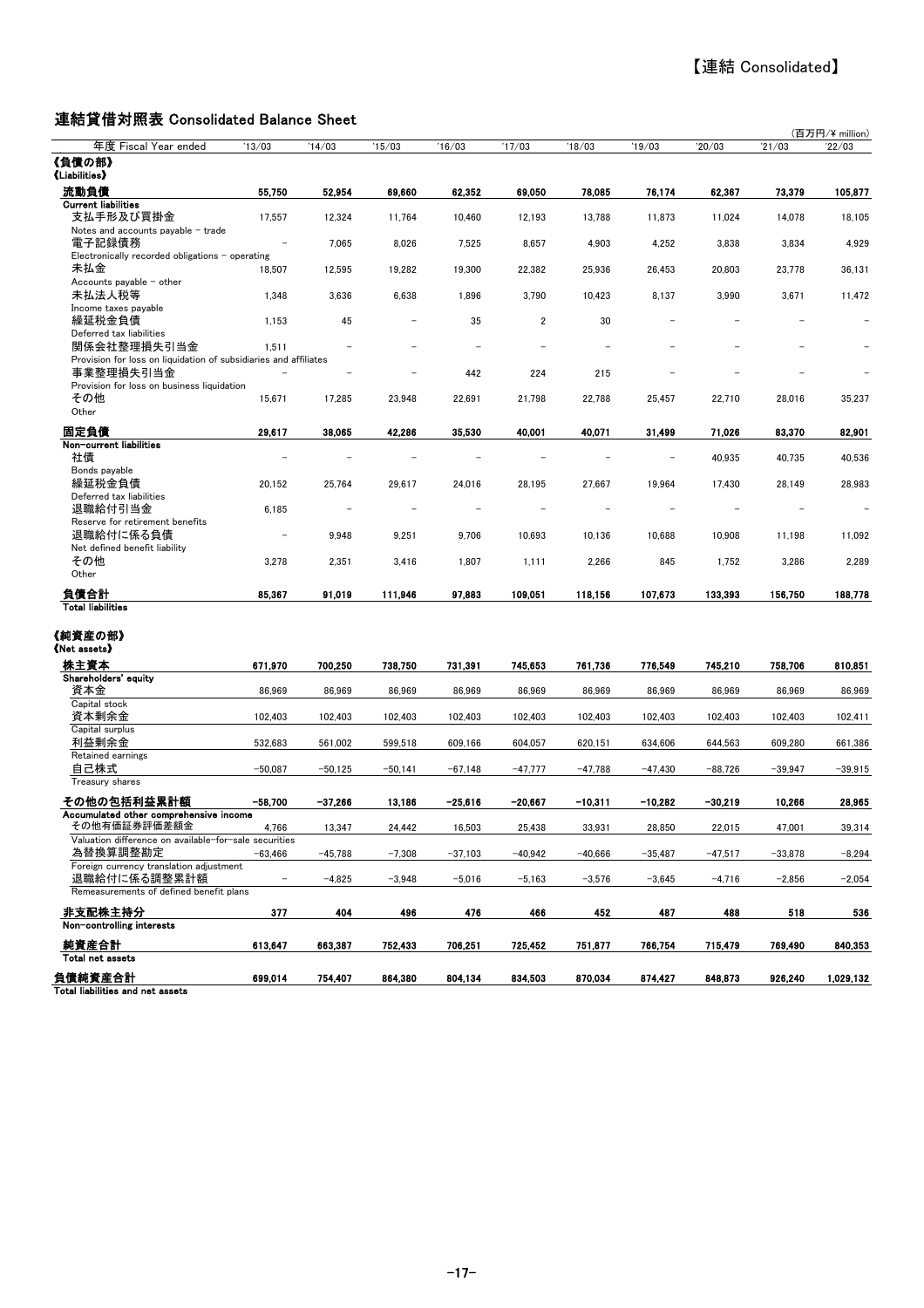#### 連結損益計算書 Consolidated Statement of Income

|                                                                          |           |         |          |                          |         |          |          |         |          | (百万円/¥ million) |
|--------------------------------------------------------------------------|-----------|---------|----------|--------------------------|---------|----------|----------|---------|----------|-----------------|
| 年度 Fiscal Year ended                                                     | 13/03     | '14/03  | 15/03    | '16/03                   | '17/03  | 18/03    | 19/03    | 20/03   | '21/03   | 22/03           |
| 《営業損益の部》<br><b>《Operating revenues and expenses》</b>                     |           |         |          |                          |         |          |          |         |          |                 |
| 売上高<br>Net sales                                                         | 292,410   | 331,087 | 362.772  | 352.397                  | 352,010 | 397.106  | 398.989  | 362.885 | 359,888  | 452.124         |
| 売上原価                                                                     | 213.275   | 227.014 | 235,042  | 230,662                  | 234,967 | 252,591  | 254,727  | 251.125 | 242,252  | 289.803         |
| Cost of sales<br>売上総利益                                                   | 79.134    | 104.073 | 127.729  | 121.734                  | 117.042 | 144,515  | 144.262  | 111.759 | 117,635  | 162,320         |
| Gross profit<br>販売費及び一般管理費                                               | 80.056    | 80,437  | 88,929   | 88,099                   | 85,215  | 87,510   | 88,352   | 82,269  | 79.146   | 90.841          |
| Selling, general and administrative expenses                             |           |         |          |                          |         |          |          |         |          |                 |
| 営業利益(一撮失)                                                                | $-921$    | 23.635  | 38.800   | 33.635                   | 31,827  | 57.004   | 55.909   | 29.489  | 38.488   | 71.479          |
| Operating income (loss)                                                  |           |         |          |                          |         |          |          |         |          |                 |
| 《営業外損益の部》<br>《Non-operating income and expenses》                         |           |         |          |                          |         |          |          |         |          |                 |
| 営業外収益<br>Non-operating income                                            | 12,765    | 12,602  | 20,935   | 3,480                    | 4,753   | 4,920    | 10,043   | 6,750   | 3,430    | 11,430          |
| 営業外費用<br>Non-operating expenses                                          | 57        | 322     | 518      | 490                      | 1.001   | 7,712    | 1,264    | 465     | 1,246    | 358             |
| 経常利益(一損失)                                                                | 11,786    | 35,915  | 59,218   | 36.625                   | 35,579  | 54.213   | 64,689   | 35,774  | 40,672   | 82,551          |
| Ordinary income (loss)                                                   |           |         |          |                          |         |          |          |         |          |                 |
| 《特別損益の部》<br>《Extraordinary income and losses》                            |           |         |          |                          |         |          |          |         |          |                 |
| 特別利益<br>Extraordinary income                                             | 3,906     | 6,728   | 2,797    | 366                      | 428     | 501      | 360      | 5,714   | 1,528    | 2,909           |
| 特別損失<br><b>Extraordinary losses</b>                                      | 68,106    | 2,463   | 6,776    | 5,454                    | 3,630   | 8,201    | 4,126    | 3,470   | 1,687    | 1,602           |
| 税金等調整前四半期純利益(一損失)<br>Profit (Loss) before income taxes                   | $-52,414$ | 40,179  | 55,239   | 31,537                   | 32,377  | 46,512   | 60,923   | 38,018  | 40,512   | 83,859          |
| 法人税、住民税及び事業税<br>Income taxes - current                                   | 4,404     | 5,936   | 13,382   | 5,318                    | 4,866   | 13,572   | 16,480   | 9,822   | 7,343    | 15,944          |
| 過年度法人税等<br>Income taxes for prior periods                                |           | 2,497   | 384      | $\overline{\phantom{0}}$ | 1,741   |          |          |         |          |                 |
| 法人税等調整額<br>Income taxes - deferred                                       | $-4,395$  | $-378$  | $-3,869$ | 517                      | $-680$  | $-4,325$ | $-1,025$ | 2,539   | $-3,864$ | 1,057           |
| 法人税等合計<br>Total income taxes                                             | 9         | 8,056   | 9,897    | 5,835                    | 5,927   | 9.247    | 15,454   | 12,362  | 3,478    | 17,001          |
| 当期純利益 (-損失)<br>Profit (Loss)                                             | $-52.424$ | 32.123  | 45,342   | 25,702                   | 26,450  | 37.265   | 45,468   | 25,656  | 37,033   | 66,857          |
| 非支配株主に帰属する<br>当期純利益(一損失)                                                 | 40        | 31      | 45       | 16                       | 17      | 16       | 26       | 23      | 31       | 30              |
| Profit (Loss) attributable to non-controlling interests<br>親会社株主に帰属する当期純 |           |         |          |                          |         |          |          |         |          |                 |
| 利益 (一損失)<br>Profit (loss) attributable to owners of parent               | $-52.464$ | 32.091  | 45.296   | 25.686                   | 26.432  | 37.249   | 45,441   | 25,632  | 37,002   | 66,827          |

#### 連結包括利益計算書 Consolidated Statement of Comprehensive Income

|                                                                |           |        |        |           |          |        |          |           |        | (百万円/¥ million) |
|----------------------------------------------------------------|-----------|--------|--------|-----------|----------|--------|----------|-----------|--------|-----------------|
| 年度 Fiscal Year ended                                           | 13/03     | 14/03  | 15/03  | 16/03     | '17/03   | 18/03  | '19/03   | 20/03     | '21/03 | 22/03           |
| 当期純利益(一損失)                                                     | $-52.424$ | 32.123 | 45.342 | 25,702    | 26,450   | 37.265 | 45,468   | 25,656    | 37,033 | 66,857          |
| Profit (Loss)                                                  |           |        |        |           |          |        |          |           |        |                 |
| その他有価証券評価差額金                                                   | 986       | 8,580  | 11.095 | $-7.939$  | 8.934    | 8.493  | $-5,081$ | $-6.835$  | 24,986 | $-7.686$        |
| Valuation difference of available-for-sale securities          |           |        |        |           |          |        |          |           |        |                 |
| 為替換算調整勘定                                                       | 35.661    | 17.675 | 38.530 | $-29.829$ | $-3,866$ | 247    | 5.189    | $-12,023$ | 13.660 | 25.595          |
| Foreign currency translation adjustment                        |           |        |        |           |          |        |          |           |        |                 |
| 退職給付に係る調整額                                                     |           | -      | 277    | $-1.068$  | $-146$   | 1.586  | $-68$    | $-1,071$  | 1.860  | 801             |
| Remeasurements of defined benefit plans, net of tax            |           |        |        |           |          |        |          |           |        |                 |
| その他の包括利益合計                                                     | 36.647    | 26.256 | 49.903 | $-38,836$ | 4.921    | 10.327 | 39       | -19.930   | 40,507 | 18,710          |
| Total other comprehensive income                               |           |        |        |           |          |        |          |           |        |                 |
| 包括利益                                                           | $-15.776$ | 58,379 | 95,245 | $-13,134$ | 31.371   | 47.593 | 45.507   | 5,725     | 77,541 | 85,568          |
| Comprehensive income                                           |           |        |        |           |          |        |          |           |        |                 |
| 親会社株主に係る包括利益                                                   | $-15.857$ | 58.350 | 95.150 | $-13.116$ | 31.381   | 47.605 | 45.470   | 5,695     | 77.488 | 85.526          |
| Comprehensive income attributable to owners of parent          |           |        |        |           |          |        |          |           |        |                 |
| 非支配株主に係る包括利益                                                   | 81        | 29     | 95     | $-17$     | $-10$    | $-11$  | 37       | 30        | 53     | 41              |
| Comprehensive income attributable to non-controlling interests |           |        |        |           |          |        |          |           |        |                 |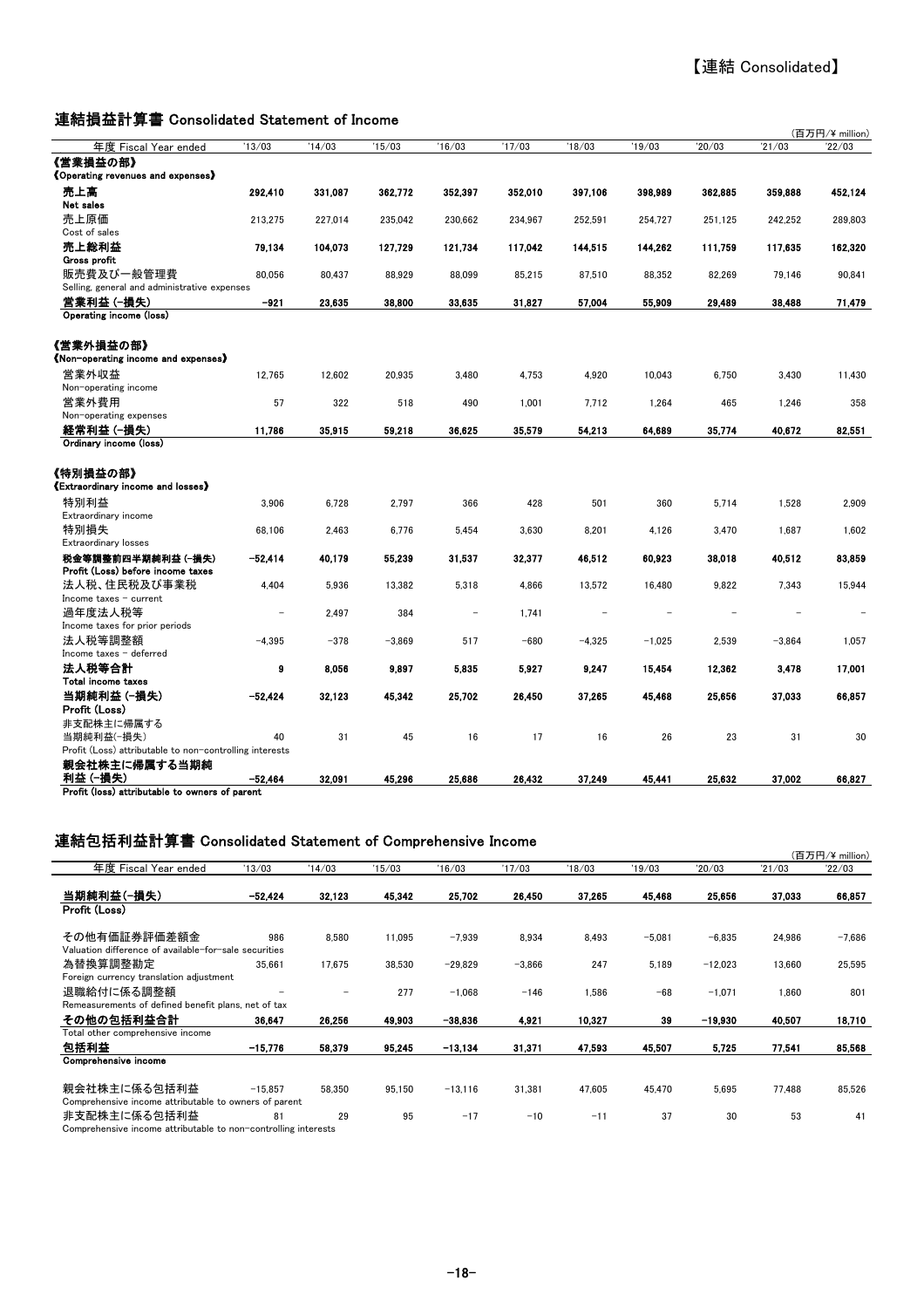# 【連結 Consolidated】

#### 連結キャッシュフロー計算書 Consolidated Statement of Cash Flow

|                                                                                                                 |           |          |           |          |           |          |           |           |           | (百万円/¥ million) |
|-----------------------------------------------------------------------------------------------------------------|-----------|----------|-----------|----------|-----------|----------|-----------|-----------|-----------|-----------------|
| 年度 Fiscal Year ended                                                                                            | 13/03     | '14/03   | 15/03     | 16/03    | '17/03    | 18/03    | '19/03    | '20/03    | 21/03     | '22/03          |
| 《営業活動によるキャッシュ・フロー》                                                                                              |           |          |           |          |           |          |           |           |           |                 |
| <b>《Cash flows from operating activities》</b><br>税金等調整前当期純利益又は税金等調整前当期純損失                                       | $-52,414$ | 40,179   | 55,239    | 31,537   | 32,377    | 46,512   | 60,923    | 38,018    | 40,512    | 83,859          |
| Profit before income taxes<br>減価償却費                                                                             | 38,856    | 25,559   | 34,467    | 38,338   | 40,801    | 43,407   | 45,415    | 44,328    | 40,167    | 42,027          |
| Depreciation<br>減損損失                                                                                            | 55,046    | 951      | 5,875     | 2,021    | 2,455     | 7,046    | 1,398     | 429       | 807       | 285             |
| Impairment loss                                                                                                 |           |          |           |          |           |          |           |           |           |                 |
| 保険差益                                                                                                            | $-2,988$  | -895     | $-2,487$  |          |           |          |           |           |           |                 |
| Gain on insurance claim<br>のれん償却額                                                                               | 2,100     | 33       | 33        | 245      | 385       | 391      |           |           |           |                 |
| Amortization of goodwill<br>貸倒引当金の増減額(-は減少)                                                                     |           |          |           | -382     | 651       | 147      | $-313$    | $-572$    | $-3$      | -86             |
| Increase (decrease) in allowance for doubtful accounts<br>退職給付引当金の増減額(-は減少)                                     | $-1,198$  | $-6,185$ |           |          |           |          |           |           |           |                 |
| Increase (decrease) in reserve for retirement benefits                                                          |           |          |           |          |           |          |           |           |           |                 |
| 退職給付に係る負債の増減額(-は減少)<br>Increase (decrease) in net defined benefit liability                                     |           | 5,908    | 475       | 617      | 664       | 496      | 467       | $-833$    | 433       | 909             |
| 関係会社整理損失引当金の増減額(−は減少)                                                                                           | 1,511     | $-1,511$ |           |          |           |          |           |           |           |                 |
| Increase (decrease) in provision for loss on liquidation of affiliates and subsidiaries                         |           |          |           |          |           |          |           |           |           |                 |
| 前払年金費用の増減額(-は増加)<br>Decrease (increase) in prepaid pension cost                                                 | 158       | 2,092    |           |          |           |          |           |           |           |                 |
| 退職給付に係る資産の増減額(-は増加)<br>Decrease (increase) in net defined benefit asset                                         |           | $-2,140$ | $-72$     | $-525$   | 232       | 150      | 350       | 120       | 261       | $-422$          |
| 特別退職金                                                                                                           |           |          |           |          |           |          | 2,094     | 1,250     |           |                 |
| Extra retirement payments<br>事業構造改善引当金の増減額(-は減少)<br>Increase (decrease) in allowance for restructuring expenses | $-2.056$  |          |           |          |           |          |           |           |           |                 |
| 災害損失引当金の増減額(-は減少)                                                                                               | $-61$     |          |           |          |           |          |           |           |           |                 |
| Increase (decrease) in allowance for disaster loss<br>事業整理損失引当金の増減額(-は減少)                                       |           |          |           | 442      |           |          |           |           |           |                 |
| Increase (decrease) in provision for loss on business liquidation<br>事業譲渡損益(-は益)                                | 280       | 52       |           |          |           |          |           |           |           |                 |
| Loss (gain) on transfer of business<br>受取利息及び受取配当金                                                              | $-1,750$  | $-1,886$ | $-2,394$  | $-2,860$ | $-4,052$  | $-3,860$ | $-4,824$  | $-4,858$  | $-2,399$  | $-2,022$        |
| Interest and dividend income                                                                                    |           |          |           |          |           |          |           |           |           |                 |
| 為替差損益(-は益)<br>Foreign exchange losses (gains)                                                                   | $-6,015$  | $-4,643$ | $-10,806$ | 5,178    | 1,707     | 1,581    | $-1,340$  | 1,544     | $-1,785$  | $-3,616$        |
| 有価証券及び投資有価証券売却損益(-は益)<br>Loss (gain) on sales of short-term and long-term investment securities                 |           |          |           |          |           |          |           | $-5,020$  | $-1,392$  | $-2,190$        |
| 有価証券及び投資有価証券評価損益(-は益)<br>Loss (gain) on valuation of short-term and long-term investment securities             | 1.390     | 63       | 18        | 4        | 57        | 81       | 0         | 936       |           | $\mathbf{1}$    |
| 固定資産売却損益(-は益)<br>Loss (gain) on sales of non-current assets                                                     | $-254$    | $-5,604$ | $-297$    | $-13$    | $-177$    | $-424$   | -80       | $-289$    | 120       | $-582$          |
| 災害による損失                                                                                                         |           |          |           |          |           |          |           |           | 340       | 427             |
| Loss on disaster                                                                                                |           |          |           |          |           |          |           |           |           |                 |
| 売上債権の増減額(-は増加)<br>Decrease (increase) in notes and accounts receivable - trade                                  | 6,211     | $-1,204$ | $-3,810$  | 5,299    | $-11,935$ | $-9,433$ | 1,274     | 8,149     | $-9,650$  | $-12,278$       |
| たな卸資産の増減額(-は増加)<br>Decrease (increase) in inventories                                                           | $-3,855$  | 16,473   | -1,534    | 7,392    | -251      | -11,737  | $-21,846$ | 7,091     | $-14,073$ | $-19,794$       |
| 仕入債務の増減額(-は減少)<br>Increase (decrease) in notes and accounts payable - trade                                     | $-9,766$  | $-816$   | $-2,938$  | 35       | 2,400     | $-1,429$ | $-2,764$  | $-703$    | 1,243     | 1,529           |
| 未払金の増減額(-は減少)                                                                                                   | $-1,334$  | $-4,631$ | 5,321     | $-1,936$ | 571       | 512      | $-1,705$  | 164       | 383       | 2,853           |
| Increase (decrease) in accounts payable - other<br>長期前払費用の増減額(-は増加)                                             | $-5,598$  | $-544$   |           |          |           |          |           |           |           |                 |
| Decrease (increase) in long-term prepaid expenses<br>その他                                                        | $-390$    | $-1,537$ | 3,236     | $-350$   | 3,418     | 2,745    | 1,477     | $-438$    | 343       | 5,053           |
| Other, net<br>小計                                                                                                | 17,870    | 59,708   | 80,326    | 85,043   | 69,307    | 76,190   | 80,527    | 89,317    | 55,309    | 95,953          |
| Subtotal                                                                                                        |           |          |           |          |           |          |           |           |           |                 |
| 保険金の受取額<br>Proceeds from insurance income                                                                       | 36,169    | 768      | 2,487     |          |           |          |           |           |           |                 |
| 事業再編による支出                                                                                                       |           |          |           |          | $-305$    | $-8$     |           |           |           |                 |
| Payments for business restructuring<br>利息及び配当金の受取額                                                              | 1,719     | 1,808    | 2,335     | 2,714    | 4,052     | 4,714    | 4,645     | 5,046     | 2,500     | 1,856           |
| Interest and dividend income received<br>利息の支払額                                                                 | $-6$      | $-1$     | $-5$      | $-3$     | $-1$      | $-16$    | $-1$      | $-9$      | $-6$      | -8              |
| Interest expenses paid<br>法人税等の支払額又は還付額(-は支払)                                                                   | $-5,212$  | $-3,149$ | $-12,762$ | $-8,852$ | $-5,654$  | $-6,152$ | $-19,180$ | $-12,953$ | $-11,219$ | $-5,619$        |
| Income taxes (paid) refund<br>特別退職金の支払額                                                                         |           |          |           |          |           |          |           | $-2,269$  | $-609$    |                 |
| Extra retirement payments                                                                                       |           |          |           |          |           |          |           |           |           |                 |
| 営業活動によるキャッシュ・フロー<br>Net cash provided by (used in) operating activities                                         | 50,540    | 59,134   | 72,381    | 78,901   | 67,397    | 74,727   | 65,990    | 79,130    | 45,975    | 92,181          |